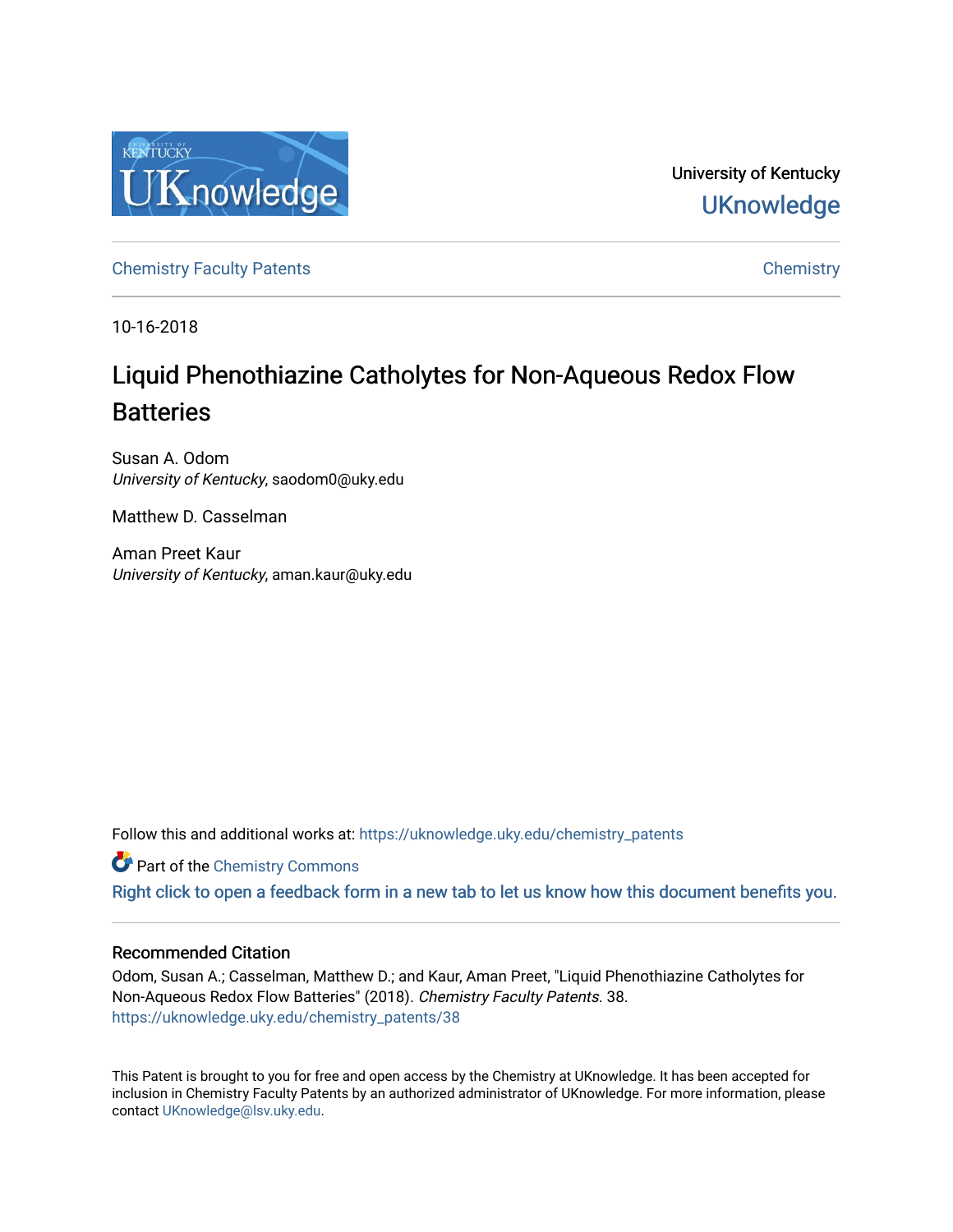

US010103402B2

# c12) **United States Patent**

## **Odom et al.**

#### (54) **LIQUID PHENOTHIAZINE CATHOLYTES FOR NON-AQUEOUS REDOX FLOW BATTERIES**

- (71) Applicant: **University of Kentucky Research Foundation,** Lexington, KY (US)
- (72) Inventors: **Susan A. Odom,** Lexington, KY (US); **Matthew D. Casselman,** Riverside, CA (US); **Aman Preet Kaur,** Lexington, KY (US)
- (73) Assignee: **UNIVERSITY OF KENTUCKY RESEARCH FOUNDATION,**  Lexington, KY (US)
- $(*)$  Notice: Subject to any disclaimer, the term of this patent is extended or adjusted under 35 U.S.C. 154(b) by O days.
- (21) Appl. No.: **15/366,610**
- (22) Filed: **Dec. 1, 2016**

#### (65) **Prior Publication Data**

US 2017/0155164 A1 Jun. 1, 2017

#### **Related U.S. Application Data**

- (60) Provisional application No. 62/261,370, filed on Dec. 1, 2015.
- (51) **Int. Cl.**  *HOlM 8/22 HOlM 8/18 C07D 279122*  (2006.01)  $(2006.01)$  $(2006.01)$
- (52) **U.S. Cl.**  *H01M 8/222 (2013.01); <i>C07D 279/22* (2013.01); *HOlM 8/188* (2013.01); *HOJM 2300/0025* (2013.01)

#### ( 58) **Field of Classification Search**  None

See application file for complete search history.

#### (IO) **Patent No.:**  (45) **Date of Patent: US 10,103,402 B2 Oct. 16, 2018**

#### (56) **References Cited**

#### U.S. PATENT DOCUMENTS

| 3,803,140 A $*$  |         |                         |
|------------------|---------|-------------------------|
|                  |         | 252/402                 |
| 4,397,922 A      | 8/1983  | Pokhodenko et al.       |
| 7,615,312 B2     | 11/2009 | Dahn et al.             |
| 8,247,680 B2     | 8/2012  | Inagaki et al.          |
| 9.178.254 B2     | 11/2015 | Lee et al.              |
| 9.203.080 B2     | 12/2015 | Deronzier et al.        |
| 9,300,000 B2     | 3/2016  | Jansen et al.           |
| 2006/0217433 A1* | 9/2006  | Conner  A61K 31/00      |
|                  |         | 514/418                 |
| 2012/0028137 A1  | 2/2012  | Chase et al.            |
| 2014/0072843 A1  | 3/2014  | Liemersdorf et al.      |
| 2014/0178735 A1  | 6/2014  | Wang et al.             |
| 2014/0288060 A1* | 9/2014  | Krappmann  A61K 31/5415 |
|                  |         | 514/225.5               |
| 2015/0372333 A1* | 12/2015 |                         |
|                  |         | 429/108                 |
| 2017/0062842 A1* | 3/2017  | Huang  C07D 279/22      |
| 2018/0006336 A1* | 1/2018  | Odom  H01M 8/188        |
| 2018/0026297 A1* | 1/2018  | Odom  H01M 8/188        |
|                  |         | 429/340                 |
| 2018/0057471 A1* | 3/2018  |                         |
|                  |         |                         |

#### OTHER PUBLICATIONS

Milshtein et al ("High Current Density, Long Duration Cycling of Soluble Organic Active Species for Non-aqueous Redox Flow Batteries", Energy & Environmental Science, Issue 11, (2016), p. 3531-3543).\*

Hart et al ("Phenothiazine-Sensitized Organic Solar Cells: Effect of Dye Anchor Group Positioning on the Cell Performance", ACS Applied Materials & Interfaces (2012), vol. 4(11), p. 5813-5820) (Year: 2012). \*

\* cited by examiner

*Primary Examiner* - Sin J Lee

(74) Attorney, Agent, or Firm - King & Schickli, PLLC

### (57) **ABSTRACT**

Highly soluble, liquid phenothiazines containing methoxyterminated ether and oligoether substituents are disclosed with high diffusion coefficients and robust performance in electrochemical measurements, which can be synthesized in one step from commercially-available starting materials, thereby circumventing previous synthetic limitations.

#### **5 Claims, 12 Drawing Sheets**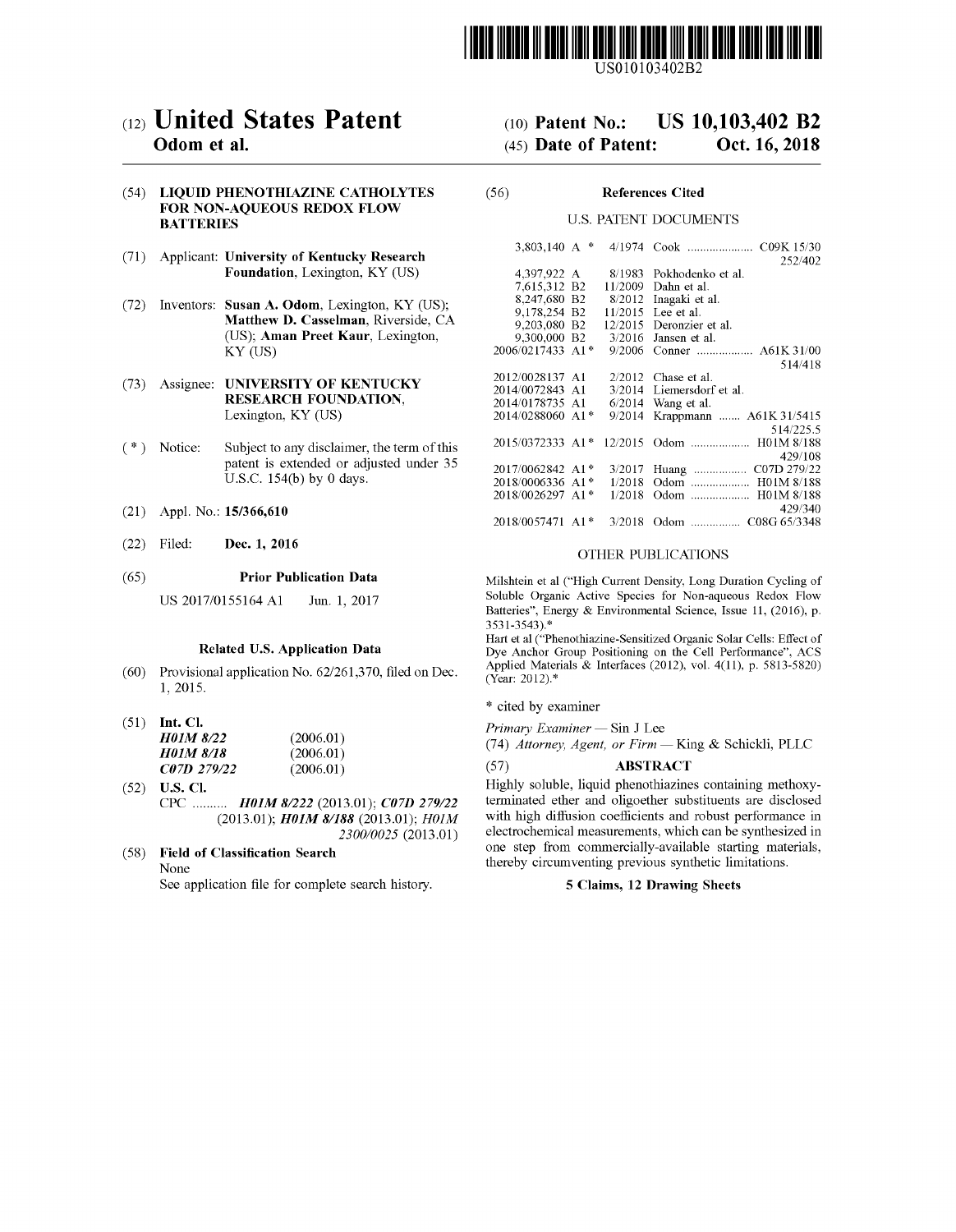

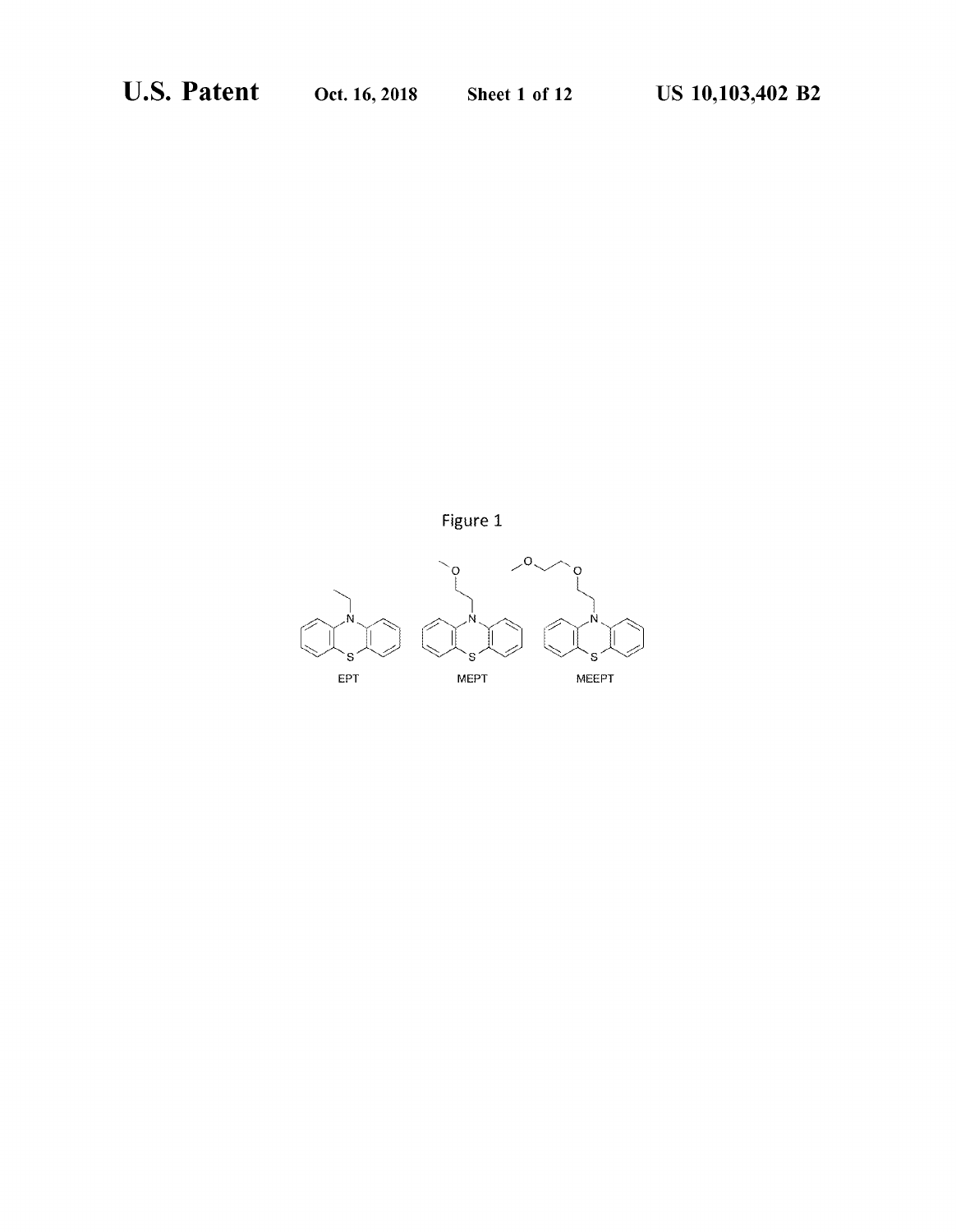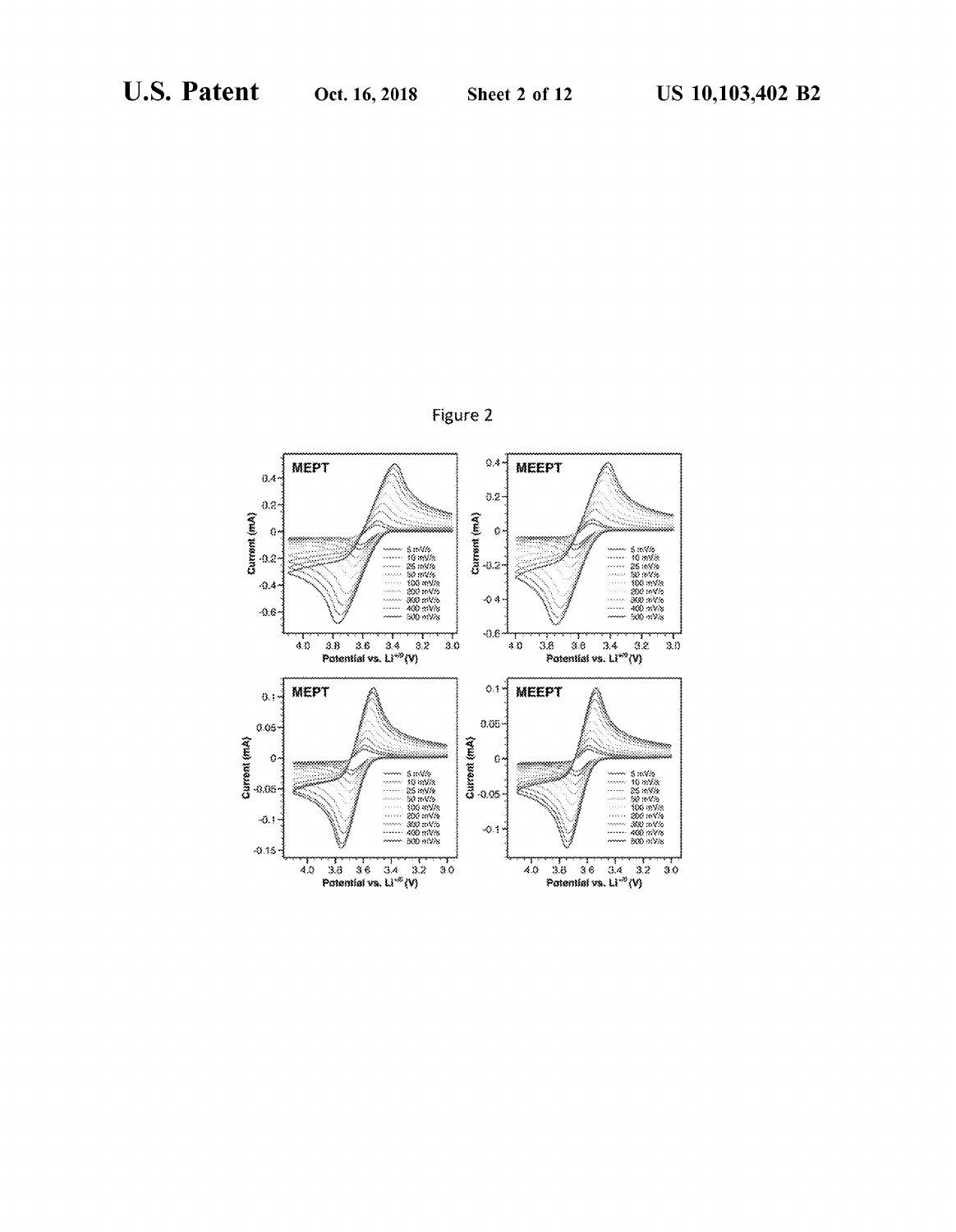

Figure 3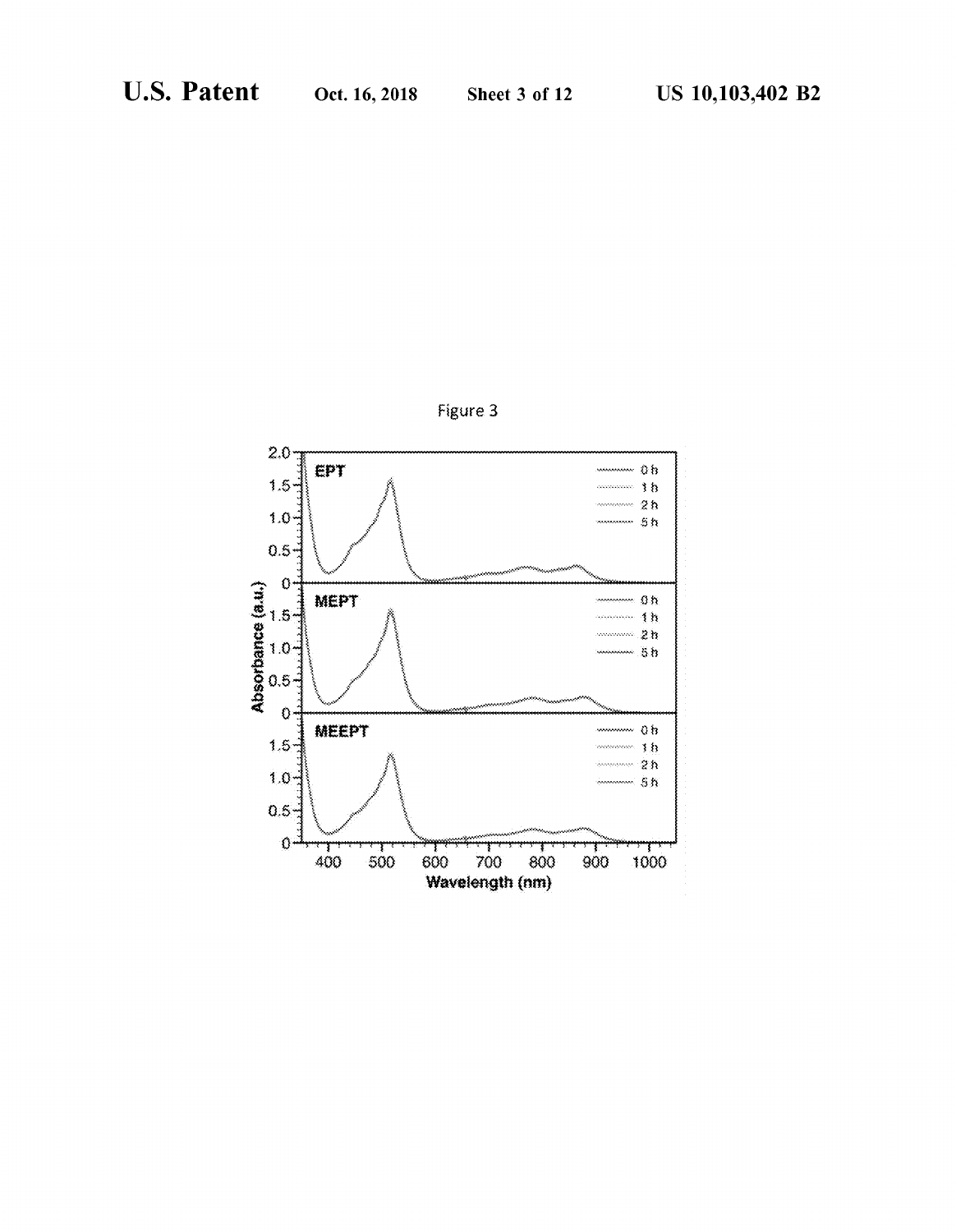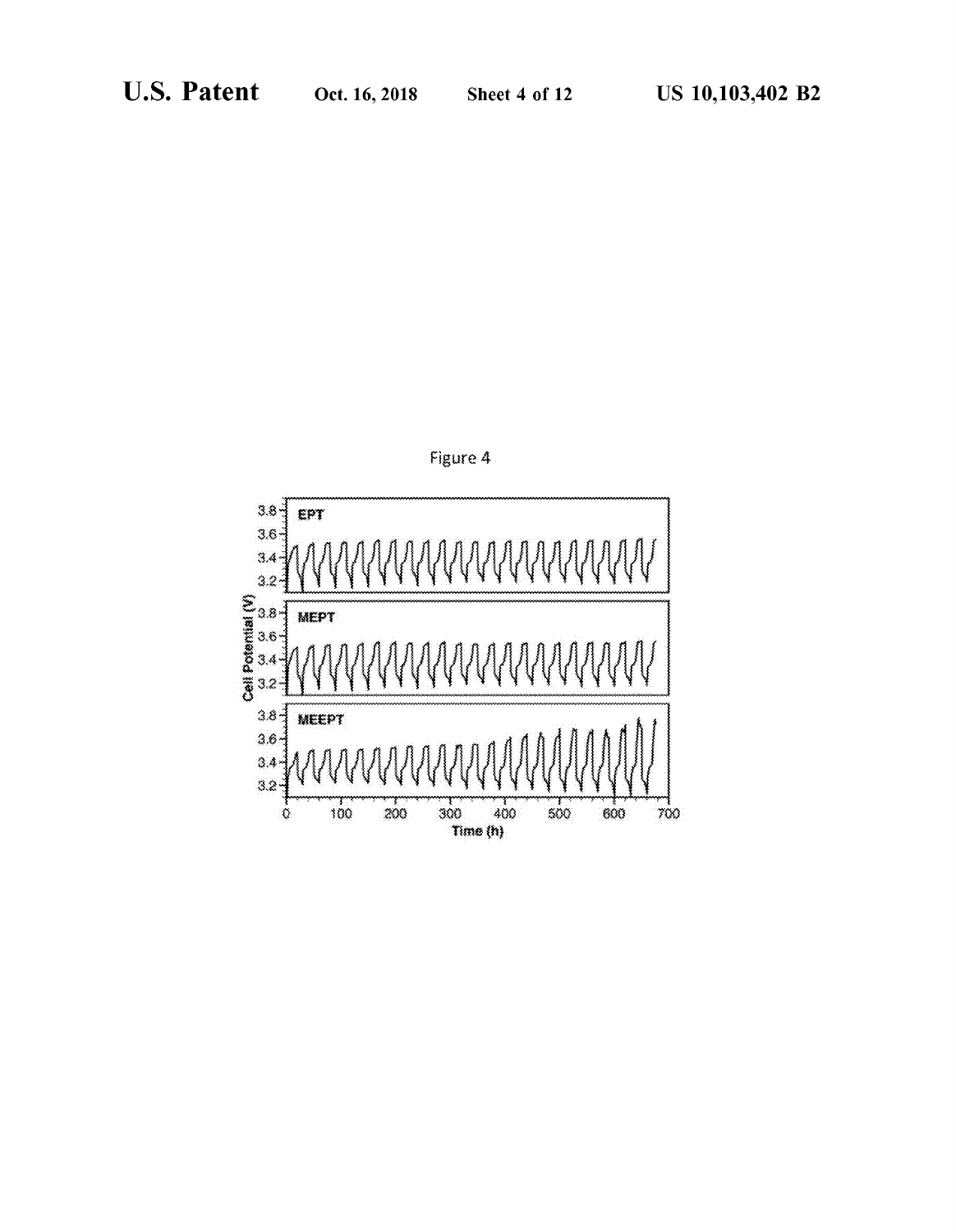

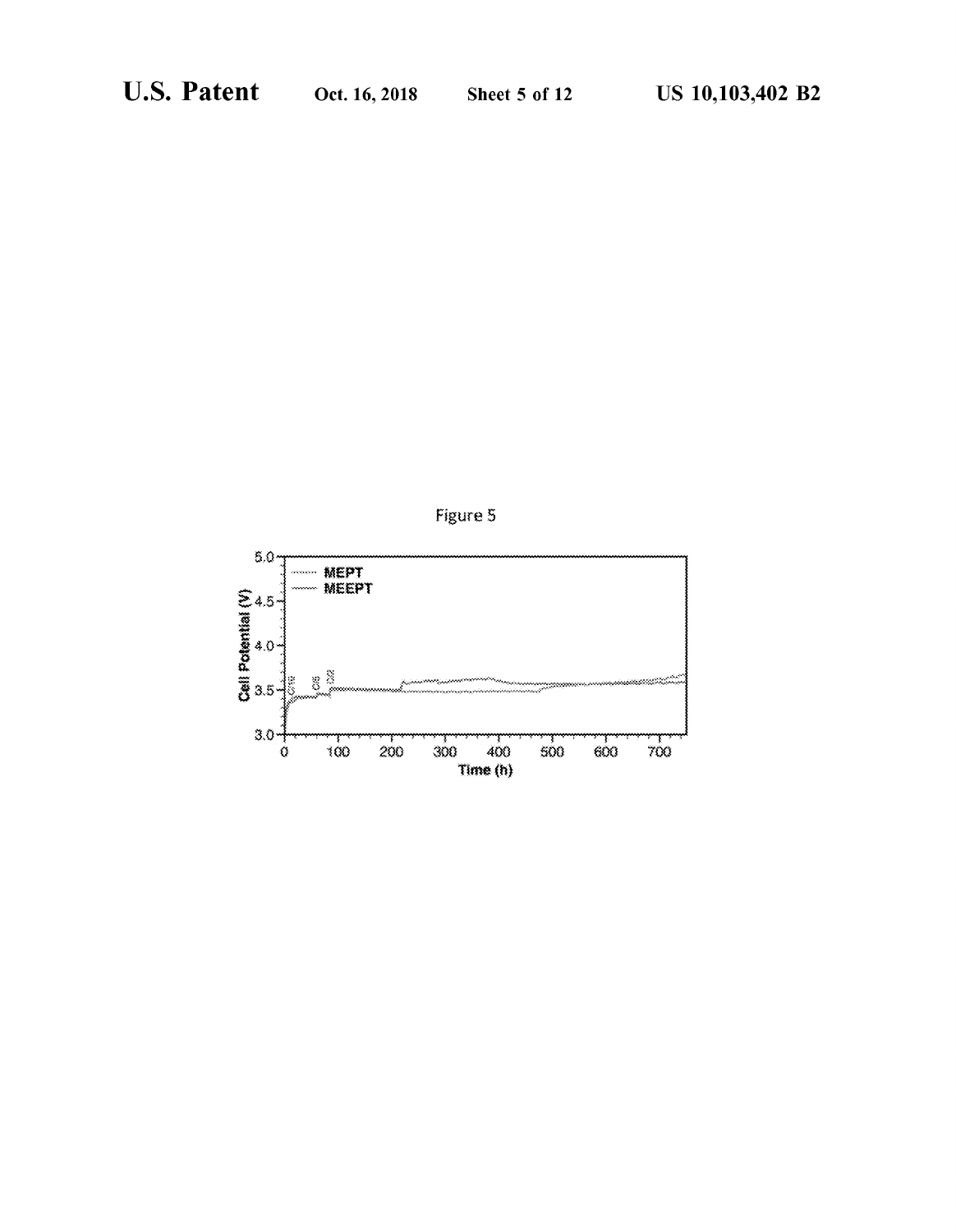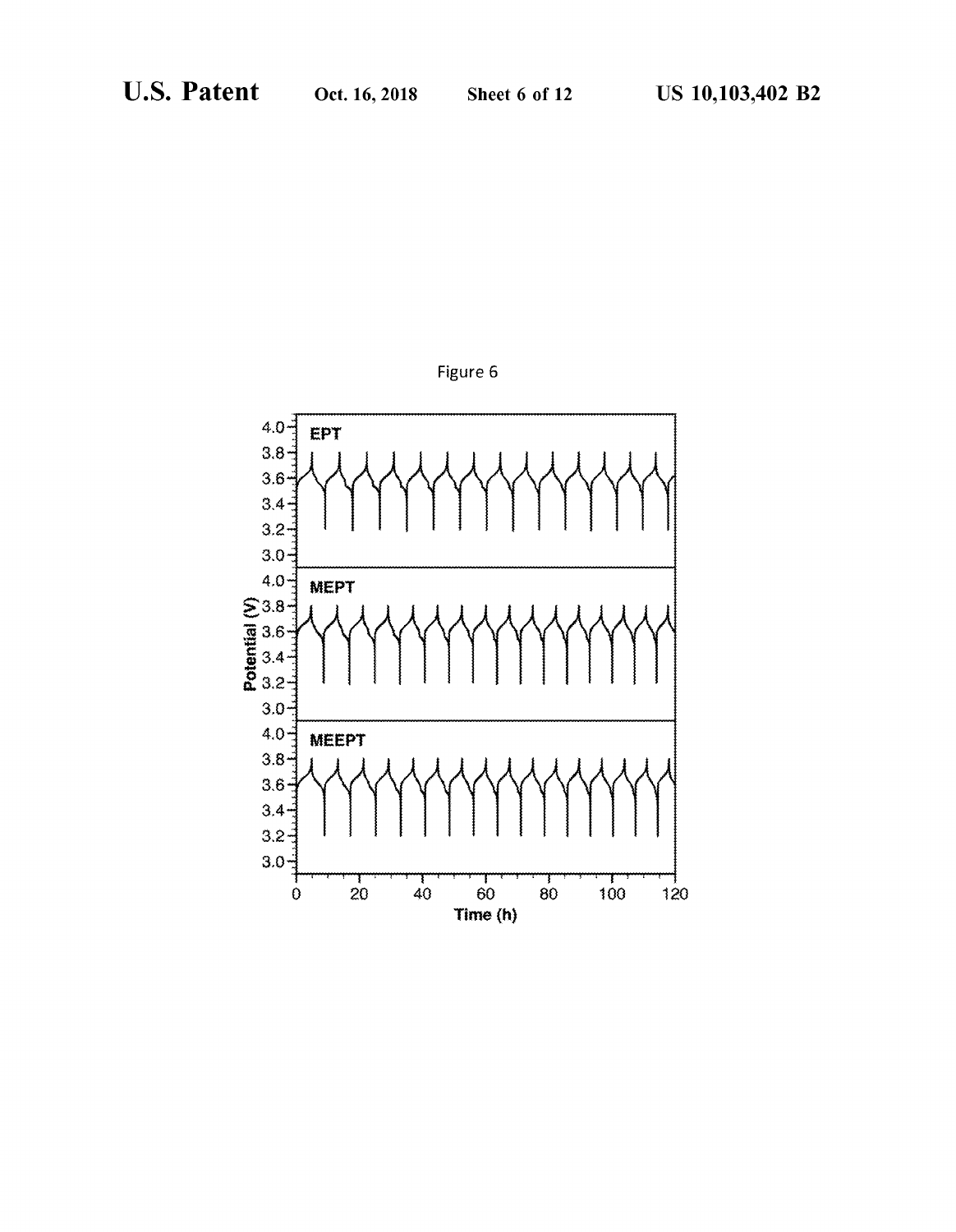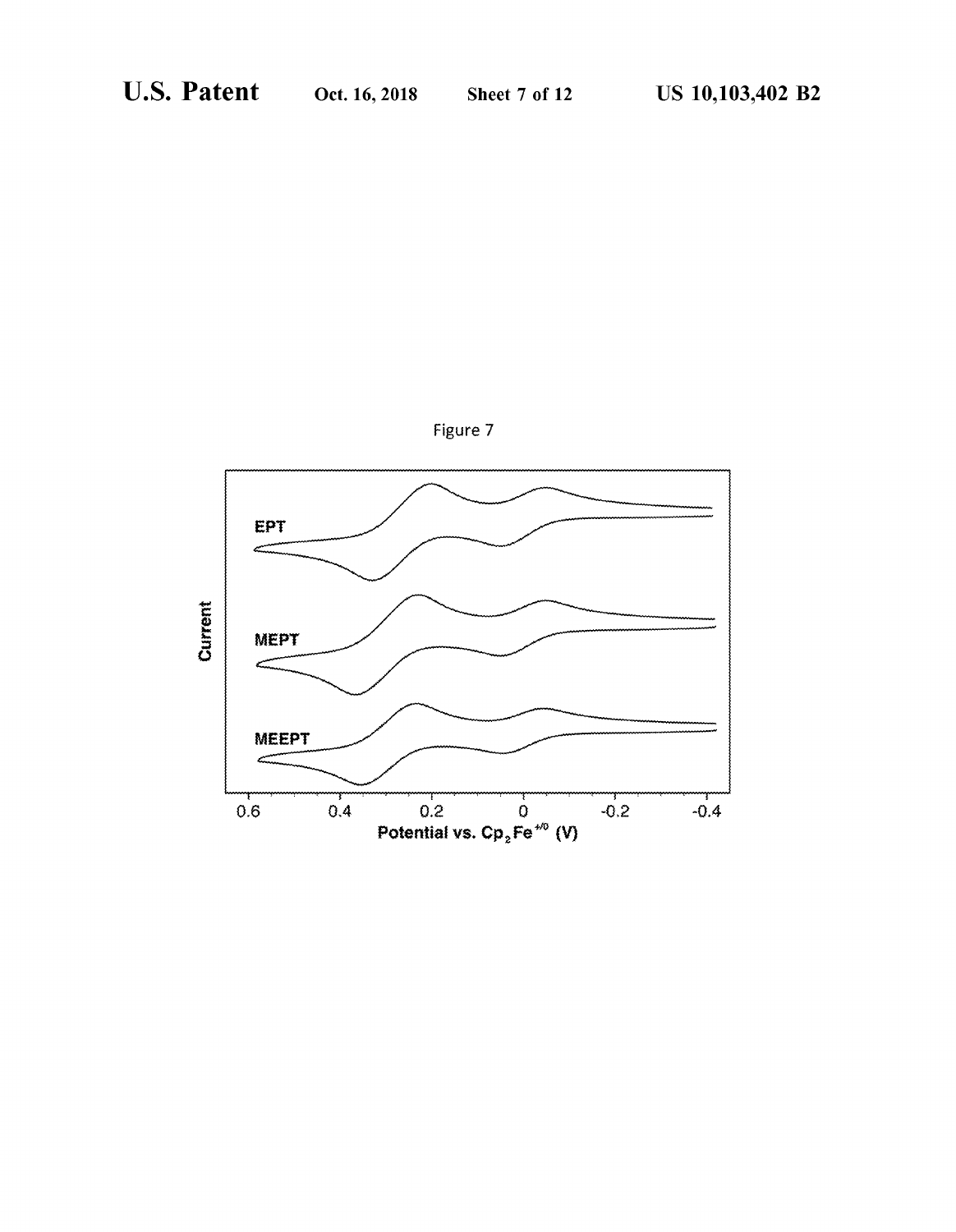

Figure 8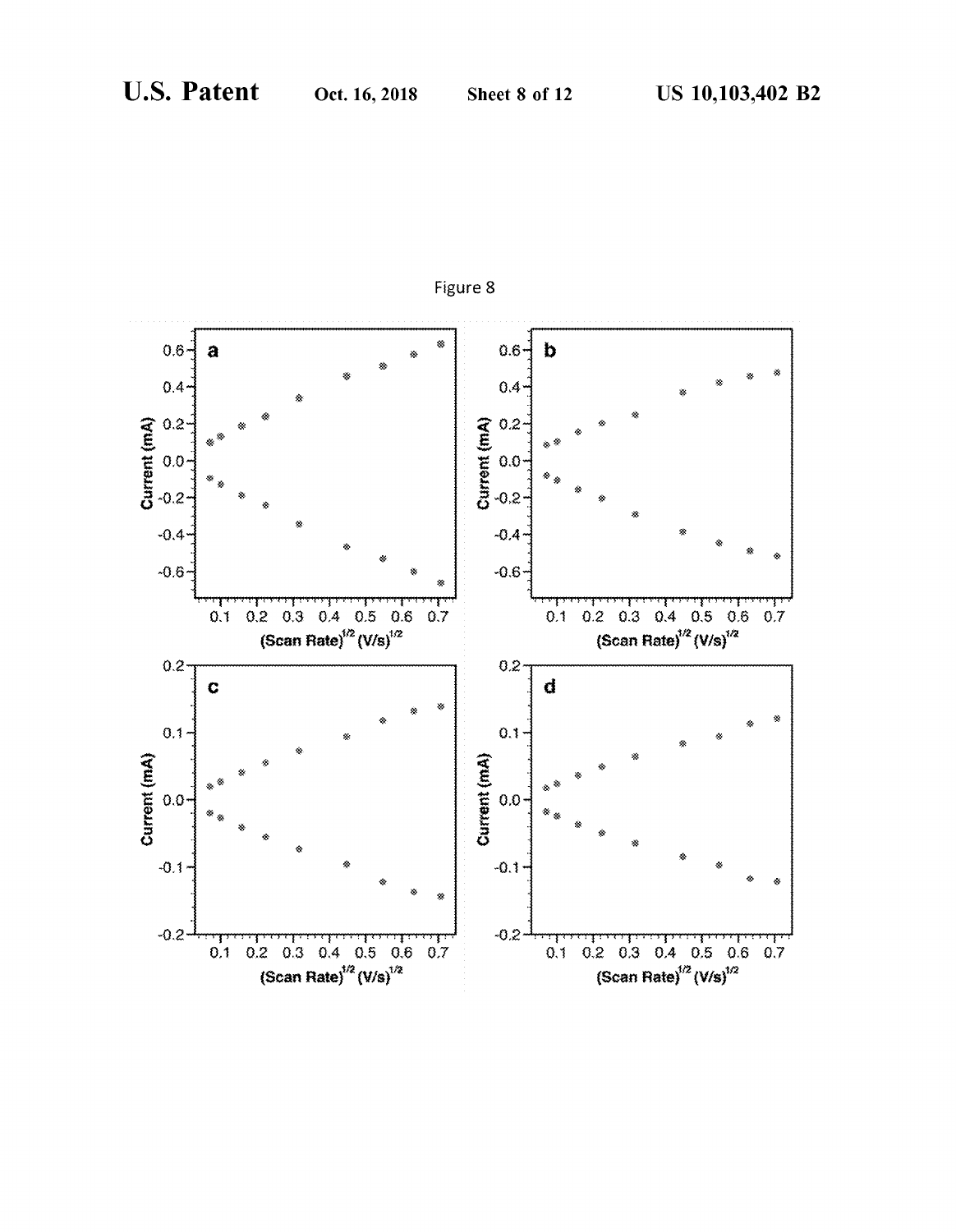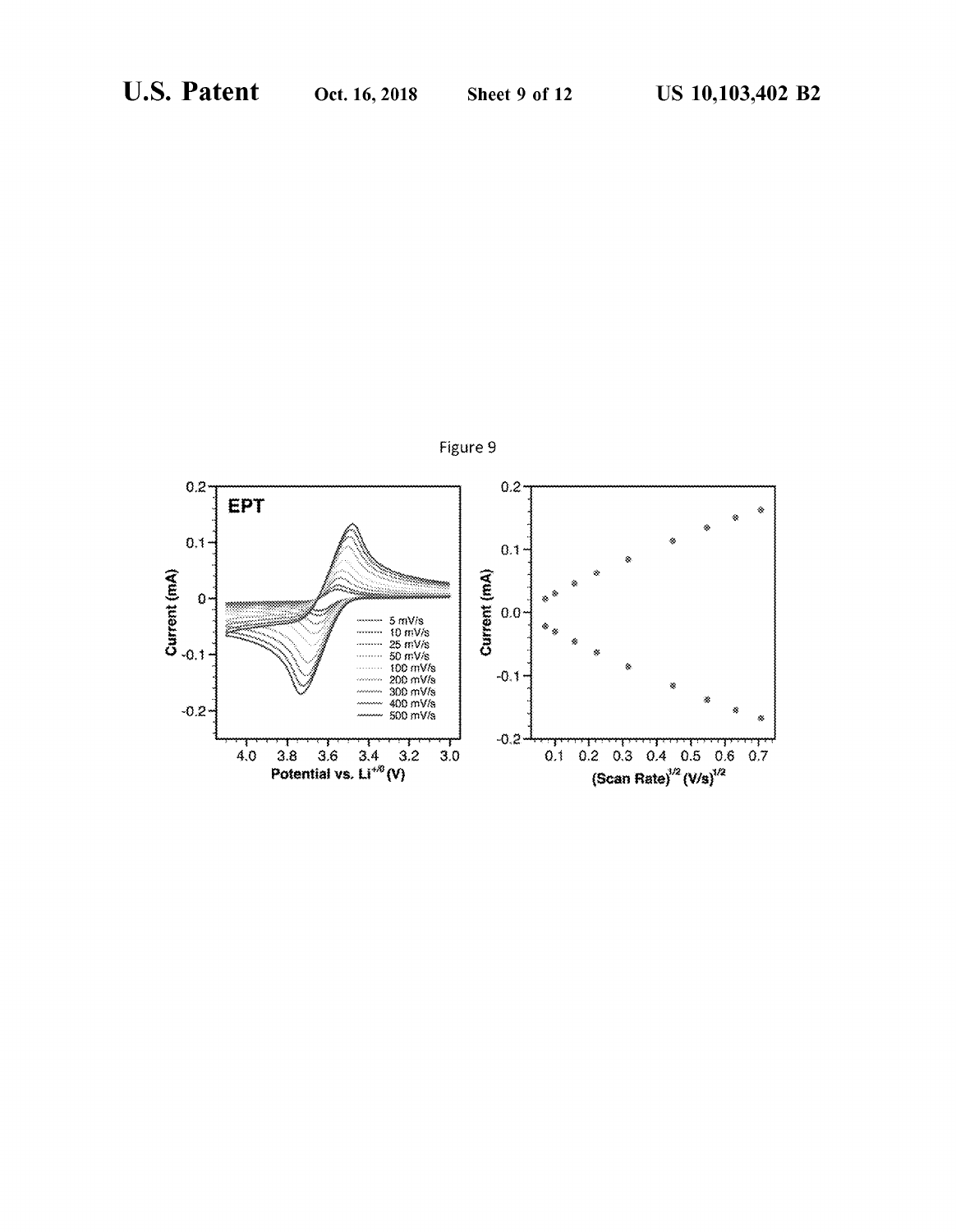

Figure 10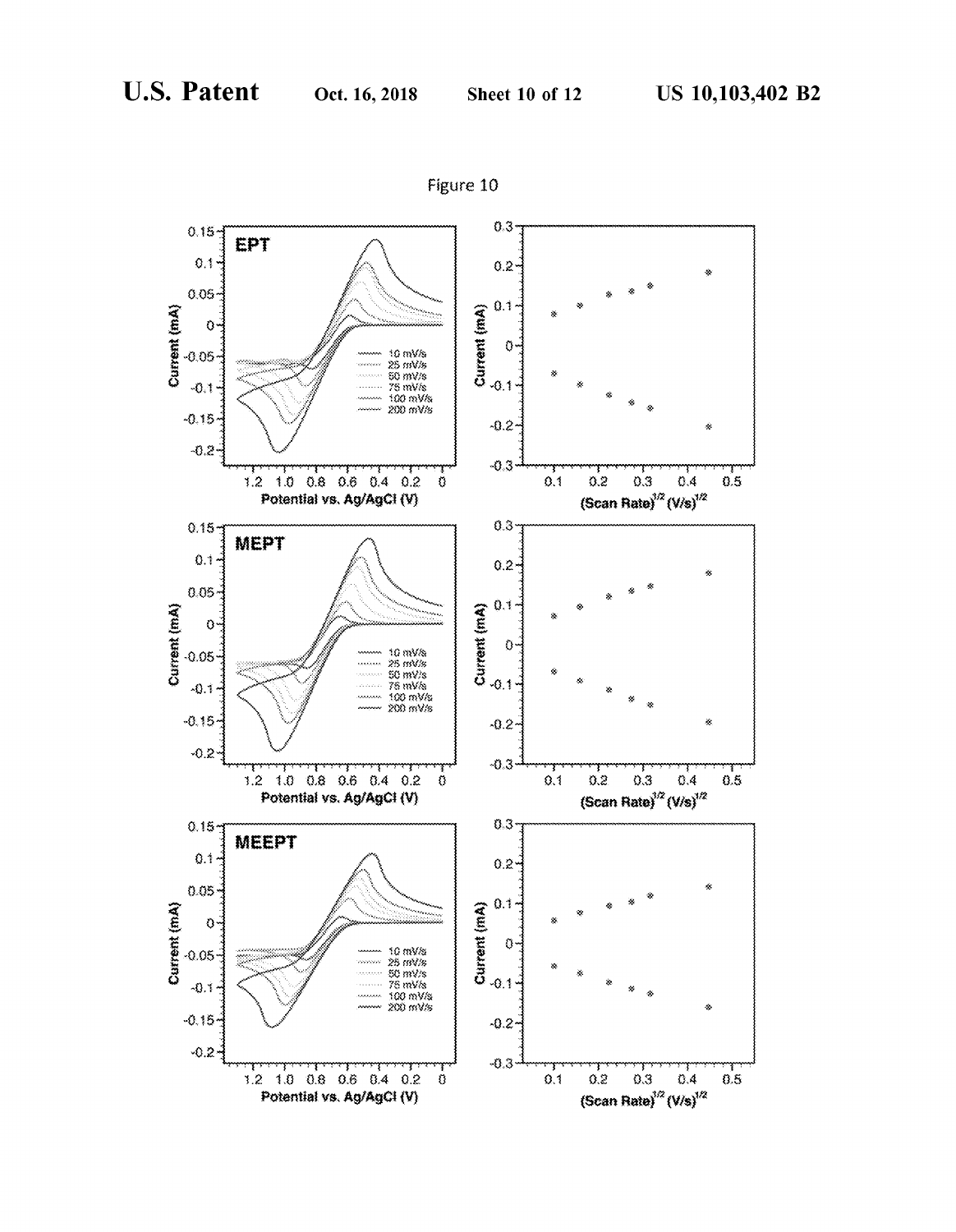

Figure 11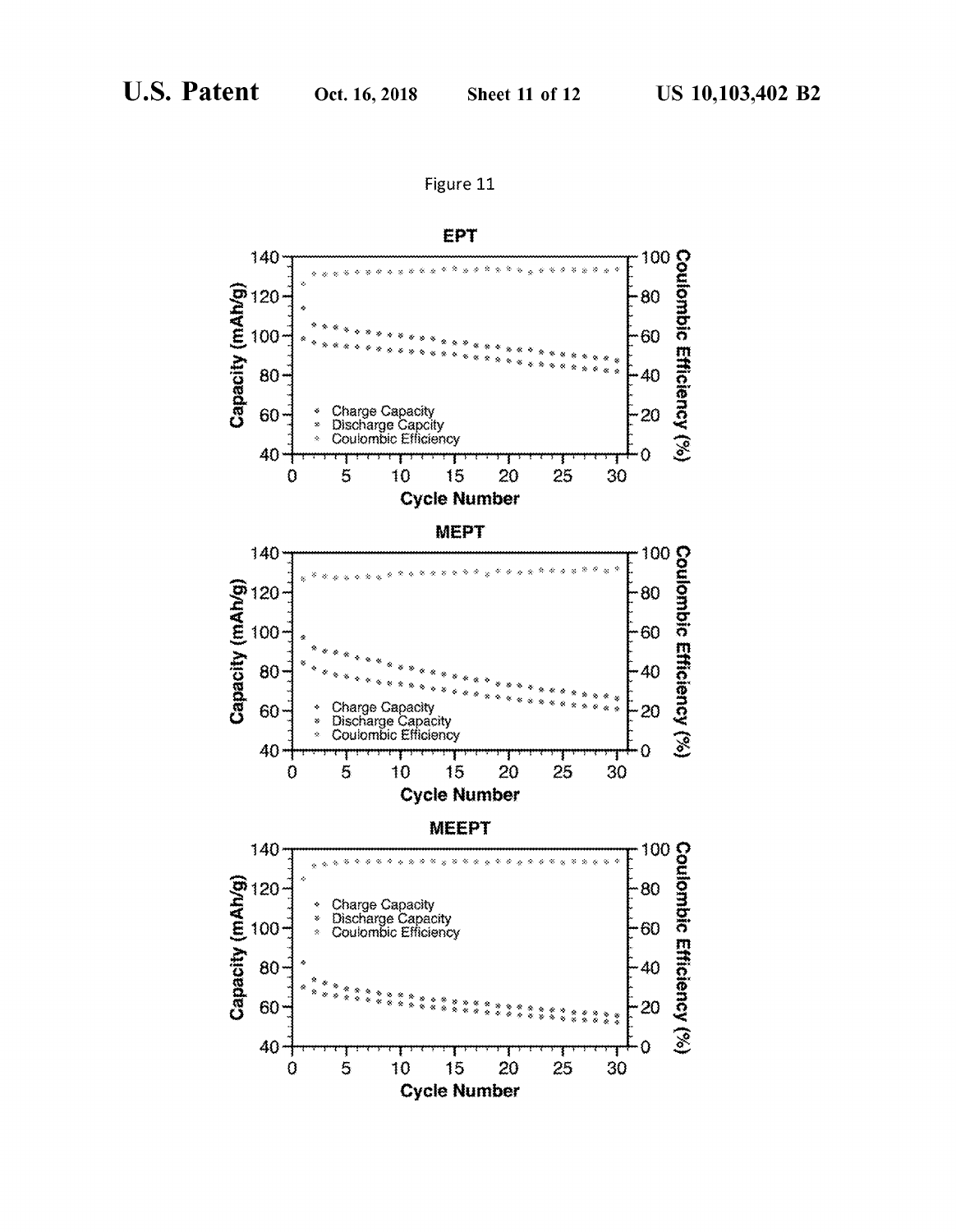

Figure 12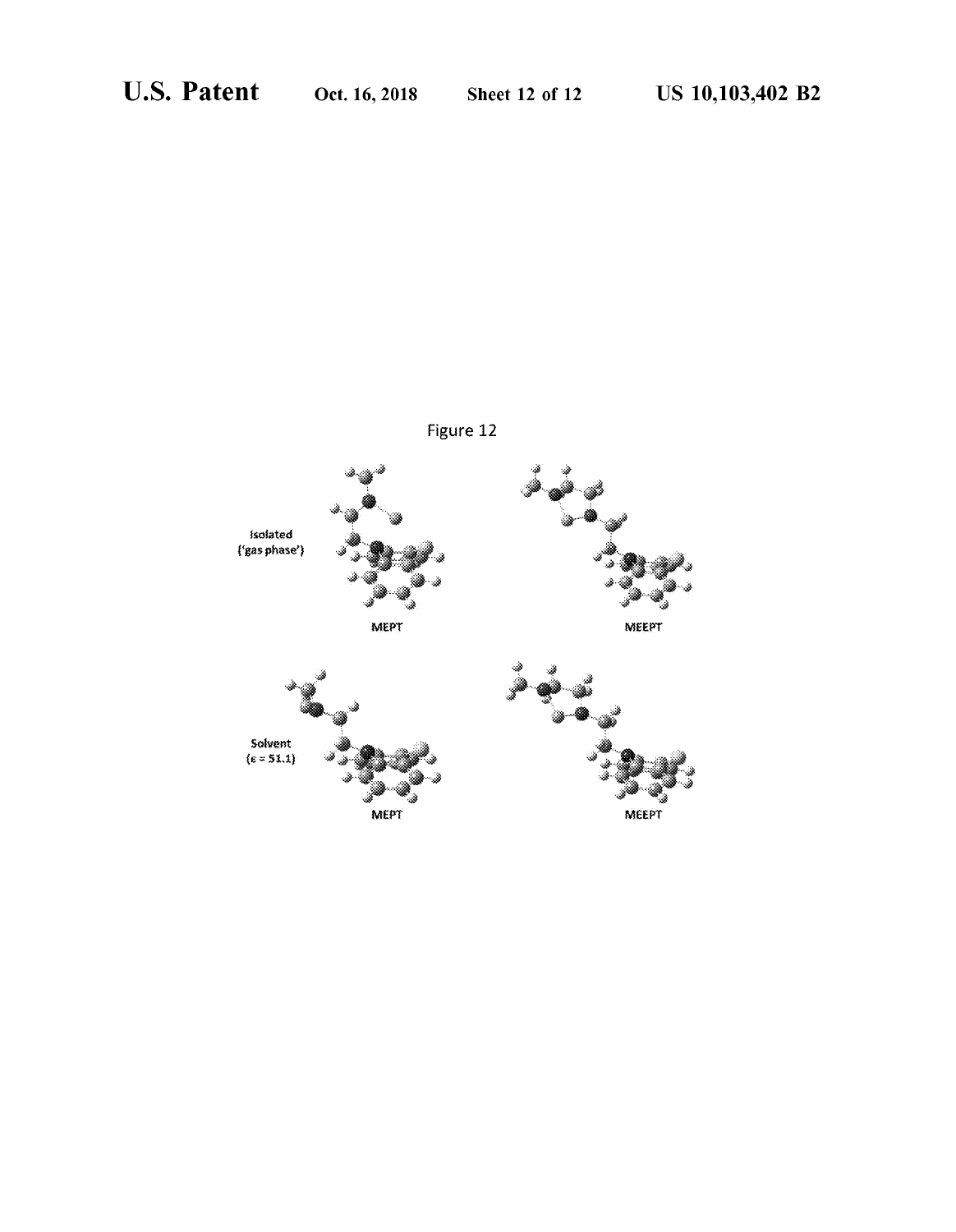### **LIQUID PHENOTHIAZINE CATHOLYTES FOR NON-AQUEOUS REDOX FLOW BATTERIES**

#### RELATED APPLICATIONS

This application claims priority to U.S. Provisional application 62/261,370, filed Dec. 1, 2015, the full disclosure of which is herein incorporated by reference.

*Energy Environ. Sci., 2013, 20, 74*<br> *Energy Environ. Sci., 2011, 4, 370-381).* catholytes in a redox flow battery systems, as well as redox flow batteries with phenothiazine derivative catholyte solu- 15 tions.

#### BACKGROUND

To increase reliance on renewable energy supplies such as solar and wind power, it is necessary to increase the amount of energy storage systems connected to the electrical grid. Of the electrochemical energy storage (EES) systems under could allow EPT to serve as an effective electro-active consideration for stationary storage, redox flow batteries (RFBs) are of immense interest (Weber et al., J. *Appl.* <sup>25</sup> *Electrochem.,* 2011, 41, 1137-1164; Leung et al., *RSC Advances,* 2012, 2, 10125-10156; Parasuraman et al., *Electrochim. Acta,* 2013, 101, 27-40; Shin et al., *RSC Advances,*  2013, 3, 9095-9116; Wang et al., *Adv. Fun. Mater.,* 2013, 23, 970-986; Alotto et al., *Renewable and Sustainable Energy* 30 *Reviews,* 2014, 29, 325-335). Aqueous-based RFBs containing vanadium complexes have been commercialized on scales as large as 5 MW *("Rongke Power* 5 *MW/IO MWh VFB Energy Storage System successfully finish power transmission to Liaoning Power Grid,"* www.rongkepower.com/ 35 index.php?s=/article/show/id/140/language/en, Accessed Jul. 20, 2015). Through the replacement of aqueous components, which limit charging potentials to 1.5 V due to the working electrochemical window of water, with organic materials, it may be possible to develop batteries with 40 charging voltages as high as 5 V.

Despite decades of research on the use of organometallic compounds as electro-active materials in non-aqueous RFBs, most systems have been limited by low solubility, poor capacity retention, and/or low faradaic efficiency (So- 45 loveichik, *Chem. Rev.,* 2015, ASAP article). Few examples of highly soluble species have been reported, and even in these cases, testing has been limited to concentrations too low for practical use in commercial applications (Cappillino et al., *Adv. Energy Mater.,* 2014, 4; Cabrera et al., *J. Phys.* 50 *Chem.* C, 2015; Suttil et al., J. *Mater. Chem. A,* 2015, 3, 7929-7938; Hwang et al., *Chem Sus Chem,* 2015, 8, 310- 314). More recently, reports of non-aqueous RFBs containing organic electro-active materials have surfaced. N-oxidanyl amines (e.g. TEMPO), dialkoxybenzenes, and 55 phenothiazines serve as electron-donating electro-active materials, while phthalimide, anthroquinones, quinoxilanes, fluorenone, and viologen act as electron-accepting counterparts (Li et al., *Electrochem. Solid-State Lett.,* 2011, 14, A171-A173; Wei et al., *Adv. Mater.,* 2014, 26, 7649-7653; 60 Wei et al., *Angew. Chem. Int. Ed.,* 2015, 54, 8684-8687; Brushett et al., *Adv. Energy Mater.,* 2012, 2, 1390-1396; Kaur et al., *Energy Tech.,* 2015, 3, 476-480; Wang et al., *Chem. Commun.,* 2012, 48, 6669-6671; Nagarjuna et al., J. *Am. Chem. Soc.,* 2014, 136, 16309-16316). Many of the 65 electron donors have been used as electron-transfer catalysts in other energy storage and collection applications, includ**2** 

ing redox shuttles for overcharge protection of lithium-ion batteries (LIBs), electron-transfer agents in lithium-air batteries, $2^{7,28}$  and redox mediators in dye-sensitized solar cells, among others (Chen et al., *Electrochim. Acta,* 2009, 54, 5 5605-5613; Balakrishnan et al., *J. Power Sources,* 2006, 155, 401-414; Buhrmester et al., *J. Electrochem. Soc.,* 2006, 153, A288-A294; Ergun et al., J. *Phys. Chem.* C, 2014, 118, 14824-14832; Ergun et al., *Chem. Commun.,* 2014, 50, 5339-5341; Kaur et al., *J. Mater. Chem. A,* 2014, 2, 18190- FIELD OF THE INVENTION <sup>10</sup> 18193; Narayana et al., *Chem Phys Chem*, 2015, 16, 1179-<br>1180; Chan et al., *Net. Cham, 2012, 5, 480, 404; Lagaryat* 1189; Chen et al., *Nat. Chem.,* 2013, 5, 489-494; Lacey et al., *Electrochem. Commun.,* 2013, 26, 74-76; Hamann et al.,

> N-ethylphenothiazine (EPT, FIG. **1)** is a particularly stable electron-donating compound that oxidizes at ca. 3.5 V vs.  $Li^{+/0}$  in carbonate-based electrolytes. This commercially available material survives extensive overcharge cycling in LIBs. Studies of EPT show that it is stable in aprotic, organic solvents in the neutral and the singly oxidized (radical cation) states (Odom et al., *Energy Environ. Sci.,* 2014, 7, 760-767). It was considered whether these characteristics material in non-aqueous RFBs as a one-electron donor. However, EPT's limited solubility in organic solvents (ca. 0.1 M) makes it impractical for this application, which requires electro-active material concentrations of 1 to 2 M to be competitive with the capacities of aqueous RFBs. In comparison, it was reported that the EPT derivative 3,7-bis (trifluoromethyl)-N-ethylphenothiazine (BCF3EPT) dissolves at concentrations as high as 1.5 to 2 M in organic solvents and electrolytes and is even more stable than EPT (Odom et al., *MRS Online Proceedings Library,* 2015, 1740, DOI: 10.1557/opl.2015.1204; Kaur et al., J. *Electrochem. Soc.,* 2015, manuscript accepted for publication). However, its synthesis requires three steps, the third of which is low yielding. Focusing studies on easily-scalable materials, research was therefore targeted to produce products that could be prepared in a single step from commercially available components.

> Phenothiazines are generally stable, electron-donating electro-active materials with potential use in energy collection and storage applications and in electrochemically mediated synthesis. To be practical as electron-donating electroactive catholytes for non-aqueous redox flow batteries, solutions of high capacity are required. The present invention described herein provides highly soluble, liquid phenothiazines containing methoxy-terminated ether and oligoether substituents with high diffusion coefficients and robust performance in electrochemical measurements. Further, the catholyte solutions described herein can be synthesized in one step from commercially-available starting materials, thereby circumventing previous synthetic limitations.

#### SUMMARY OF THE INVENTION

The present invention provides for a composition for a catholyte solution comprising a phenothiazine derivative with a substituent at the N position. In some embodiments, the substituent may be either an oligoether or a methoxyterminated ether. In other embodiments, the substituent is an oligoether or an oligoglycol chain, which may be branched or linear. Examples of branched derivatives include the following structures: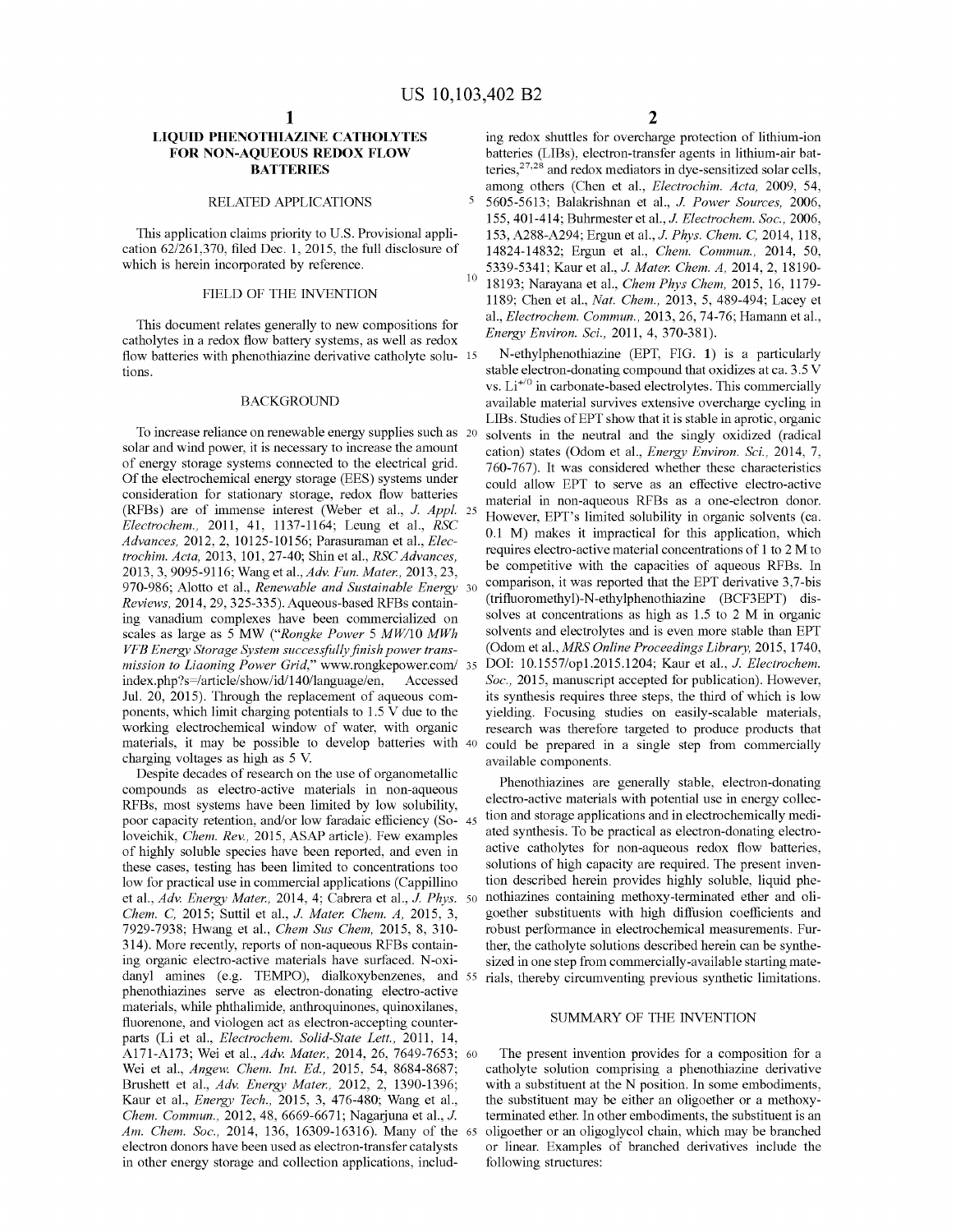10

5



The catholyte compositions may further comprise at least a second substituent at the 1, 2, 3, 4, 6, 7, 8 and/or 9  $20$ positions. These substituents may be a halogen, an alkoxy group, a carbonyl group, a nitrile group, a nitro group, an alkyl, a perfluoroalkyl or combinations thereof.

either N-(2-methoxyethyl)phenothiazine (MEPT) and/or N-[2-(2-methoxyethoxy)ethyl]phenothiazine (MEEPT). These derivative have the following structures:



The present invention also provides for a catholyte solution for a flow battery comprising the catholyte composition described herein and an organic solvent, such as a lithium solvent.

The present invention further provides for a flow battery comprising a positive electrode resting in the catholyte solutions described herein and a negative electrode. The  $_{60}$ negative electrode and the positive electrode may be separated by a membrane.

The present invention also provides for methods of producing a phenothiazine derivative with a substituent at the N position. These methods may include the steps of deprotonation of phenothiazine and a subsequent  $S_{N2}$  reaction with a corresponding alkyl halide, thereby yielding the phenothi-

azine derivative. In certain embodiments, the alkyl halide is 2-chloroethyl methyl ether or l-bromo-2-(2-methoxyetoxy) ethane.

#### BRIEF DESCRIPTION OF THE DRAWINGS

FIG. 1 shows the chemical structures of N-ethylphenothiazine (EPT), N-(2-methoxyethyl)phenothiazine (MEPT), and N-(2-(2-methoxyethoxy)ethyl)phenothiazine (MEEPT).

FIG. **2** shows cyclic voltammograms of MEPT (top left) and MEEPT (top right) at 80 mM in 1.2 M LiPF $_6$  in EC/EMC (3:7 wt. ratio) recorded at scan rates from 5 to 500 mV/s; MEPT (bottom left) and MEEPT (bottom right) at 10 mM in 0.5 M  $LiBF<sub>4</sub>$  in PC recorded at scan rates from 5 to 15 500 mV/s.

FIG. 3 shows UV-vis spectra of the radical cations of EPT (top), MEPT (middle), and MEEPT (bottom) at 0.167 mM in  $DCM<sub>0</sub>$  to 5 h after generation through chemical oxidation with TBPA-SbCl<sub>6</sub>.

FIG. **4** shows overcharge cycling of LFP/graphite coin cells containing 80 mM EPT, MEPT, or MEEPT in Gen 2 electrolyte at 100% overcharge per cycle at C/10 rate (20 h charge, 10 h discharge).

FIG. **5** shows constant overcharge in LFP/MAGlO coin In certain embodiments, the phenothiazine derivative is  $_{25}$  cells with 1.0 M MEPT or MEEPT. Rates ramped from C/10 to C/2.

> FIG. **6** shows charge-discharge profiles of EPT, MEPT and MEEPT at 10 mM in 0.5 M LiBF<sub>4</sub> in PC from 0-100% SOC at a rate of C/5 for 120 h in a coin cell with Li metal 30 as the negative electrode.

FIG. 7 shows cyclic voltammograms of EPT, MEPT and MEEPT at 0.8 mM in DCM (100 mM TBA-PF $_6$  supporting electrolyte) vs.  $Cp_2Fe^{+/0}$  at  $0$  V, shown with ferrocene as an internal standard at 0 V, recorded at a scan rate of  $100$  mV/s

35 FIG. **8** shows plots of peak current vs. square root of scan rate of 80 mM MEPT (a) and 80 mM MEEPT (b) in 1.2 M LiPF<sub>6</sub> in EC/EMC (3:7 wt. ratio); 10 mM MEPT (c) and 10 mM MEEPT (d) in 0.5 M LiBF<sub>4</sub> in PC

FIG. 9 shows: Left: Cyclic voltammograms of EPT at 10 40 mM in 0.5 M LiBF<sub>4</sub> in PC recorded at scan rates from 5 to 500 mV/s. Right: Plot of peak current vs. square root of scan rate of 80 mM EPT in 0.5 M LiBF<sub>4</sub> in PC.

FIG. 10 shows cyclic voltammograms of EPT, MEPT, and MEEPT at 10 mM in 0.1 M TBAPF $_6$  in DCM recorded at 45 scan rates from 10 to 200 mV/s. Plots of peak current vs. square root of scan rate of 10 mM EPT, MEPT and MEEPT in 0.1 M TBAPF $_6$  in DCM

FIG. **11** shows profiles of capacity and corresponding coulombic efficiency vs. cycle number for EPT, MEPT and 50 MEEPT at 10 mM in 0.5 M  $LIBF<sub>4</sub>$  in PC from 0-100% SOC at a rate of C/5 for 120 h in a coin cell with Li metal as the negative electrode

FIG. **12** shows geometry minimized configurations of MEPT and MEEPT with chelated Li<sup>+</sup>. All calculations were performed at the B3LYP/6-311 $G(d,p)$  level of theory, and the SCRF polarizable continuum model with  $\varepsilon$ =51.1 was used to account for the battery environment

#### DETAILED DESCRIPTION

The present invention provides for two new phenothiazine-based electro-active materials, as well as derivatives thereof. The compounds may be prepared in one step from commercially available phenothiazine. The two newly identified compounds comprise N-(2-methoxyethyl)phenothiazine (MEPT) and N-[2-(2-methoxyethoxy)ethyl]phenothiazine (MEEPT) (see, e.g., FIG. **1).** The products contain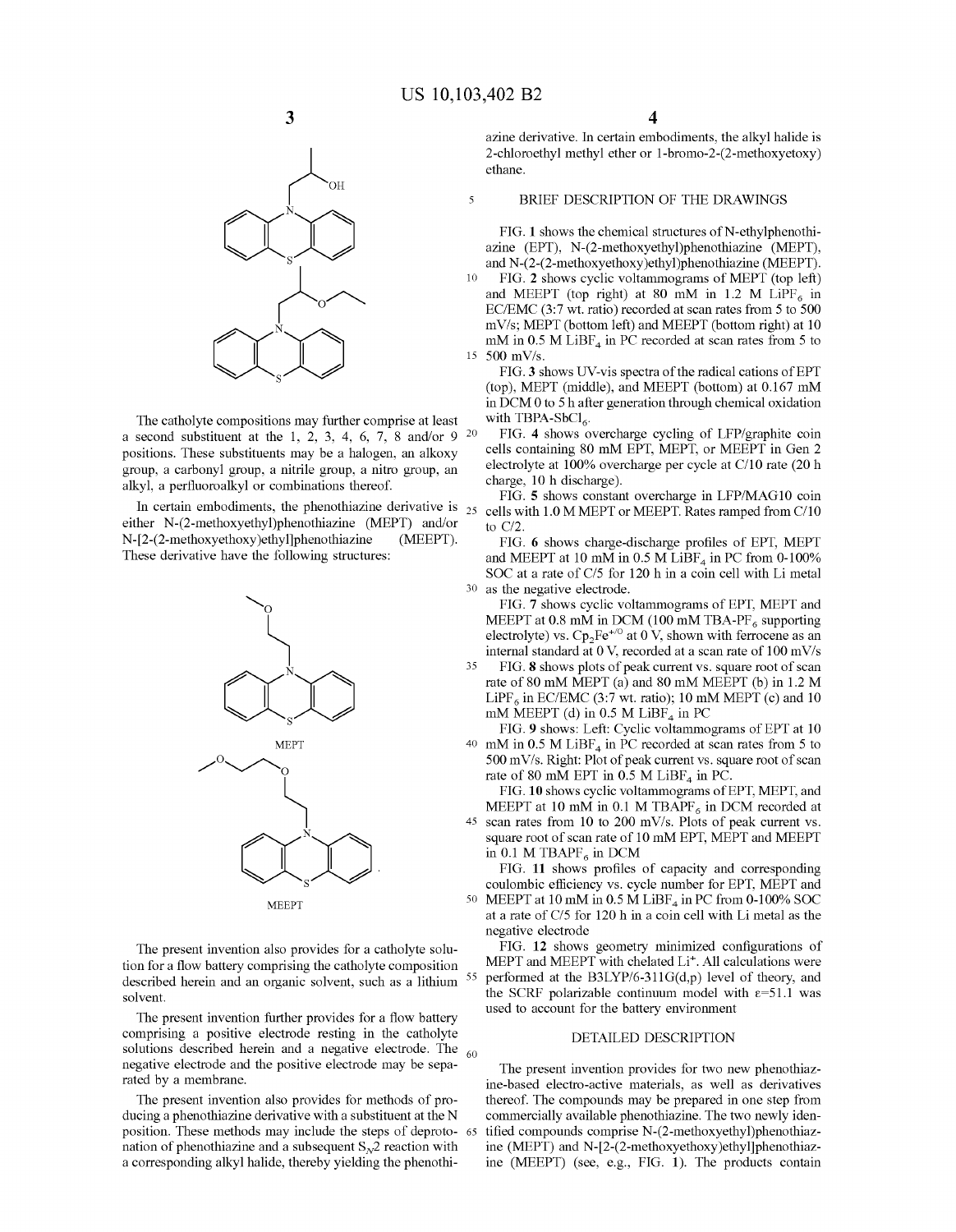methoxy-terminated ether or oligoether substituents, which provide greater polarities relative to simple alkyl groups. These compounds are liquids at room temperature and are highly soluble in organic electrolytes. Their performance in cyclic voltammetry and overcharge experiments suggests 5 that they are good candidates for catholytes in non-aqueous RFBs. The structure of each is as follows:





s *#* 



**MEEPT** 

Other new and useful phenothiazine-based electro-active <sup>45</sup> materials include MEPT and MEEPT with longer oligoglycol chains at the N position of the phenothiazine ring system, both linear and branched. Other compounds include substituents at the 1, 2, 3, 4, 6, 7, 8 and/or 9 positions selected  $_{50}$ from a group including, but not limited to, halogen, alkoxy group, carbonyl, nitrile, nitro, alkyl and perfluoroalbyl. Further, some salts that are used as electrolytes may be dissolved in the compound MEEPT, including LiTFSI. Examples of other derivatives include the following struc- <sup>55</sup> tures:





The compounds of the present invention have demonstrated effective use as a catholyte in a flow battery system. The compounds of the present invention can be prepared by deprotonation of phenothiazine and a subsequent  $S_{\gamma}2$ reaction with a corresponding alkyl halide. This process has produced MEPT and MEEPT in good yields. The compounds were isolated as colorless oils that were miscible with a variety of organic solvents. Both derivatives were  $_{20}$  miscible up to 50 wt. % in the common battery electrolyte, 1.2 M LiPF $_6$  in ethylene carbonate/ethyl methyl carbonate  $(EC/EMC, 3:7 wt. ratio)$  (Table 1), which corresponds to a concentration of ca. 2 M. In contrast, the solubility of EPT is limited to 0.1 M in the same electrolyte. Notably, MEPT and MEEPT are less expensive to produce than other soluble electron-donating materials; compared to the recently-reported liquid electro-active material 1,4-di(tert-butyl)-2 methoxy-5-(2-methoxyethoxy)benzene (ANL RS-8), which is synthesized from 2,5-di(tert-butyl)-4-methoxyphenol, phenothiazine-the immediate precursor to MEPT and MEEPT—is more than 100 times less expensive (Huang et al., *Adv. Energy Mater.,* 2015, 5, DOI:10.1002/ aenm.201401782).

The compounds of the present invention provide for components of a redox flow battery system, particularly as part of a catholyte composition. The studies described herein detail their effectiveness for such. The position and reversibility of redox events was determined by cyclic voltammetry (CV), performed in dichloromethane (DCM) containing 0.1 M tetra(n-butyl)ammonium hexafluorophosphate (TBA- $PF_6$ ) (FIG. 7), in EC/EMC (3:7) containing 1.2 M LiPF<sub>6</sub> (FIG. **2),** or in propylene carbonate (PC) containing 0.5 M  $LiBF<sub>4</sub>$  (FIG. 2). Both compounds show reversible first oxidations in all electrolytes. In TBA-PF $_6$ /DCM, MEPT  $(E_{1/2}^{+/0}=0.30 \text{ V} \text{ vs. } Cp_2Fe^{+/0})$  and MEEPT  $(E_{1/2}^{+/0}=0.29 \text{ V} \text{)}$ vs. *Cp2Fe+<sup>10</sup> )* oxidize at 0.03 and 0.02 V higher, respectively, than EPT (Table 1). In contrast, though the oxidation potentials of the new compounds were still higher than that of EPT in  $LiPF<sub>6</sub>/EC/EMC$ , a larger difference was observed: MEPT ( $E_{1/2}^{+70}$ =3.56 V vs. Li<sup>+70</sup>) and MEEPT ( $E_{1/2}^{+70}$ =3.60 V vs.  $Li^{+/0}$ ) oxidized at 0.06 and 0.09 V higher, respectively, than EPT (Table 1). The increase in oxidation potential in the lithium-based electrolytes can be attributed to the coordination, through the oligoether side chain, of MEPT to Li<sup>+</sup>, a characteristic that is even more pronounced in the case of MEEPT.

To confirm this hypothesis, a density functional theory (DFT) investigation ofMEPT and MEEPT was performed to explore the potential for the methoxyethyl and methoxy-60 ethoxyethyl groups to bind Li<sup>+</sup>, and the resulting influence on the adiabatic ionization potentials (IPs). The hybrid B3LYP density functional was used in conjunction with the  $6-311G(d,p)$  basis set to optimize both the neutral and radical-cation states of EPT, MEPT, and MEEPT, and the 65 ground state of  $Li^+$ ; this level of theory has been previously shown to produce good results concerning the geometries and ionization potentials of phenothiazines (Casselman et

**6**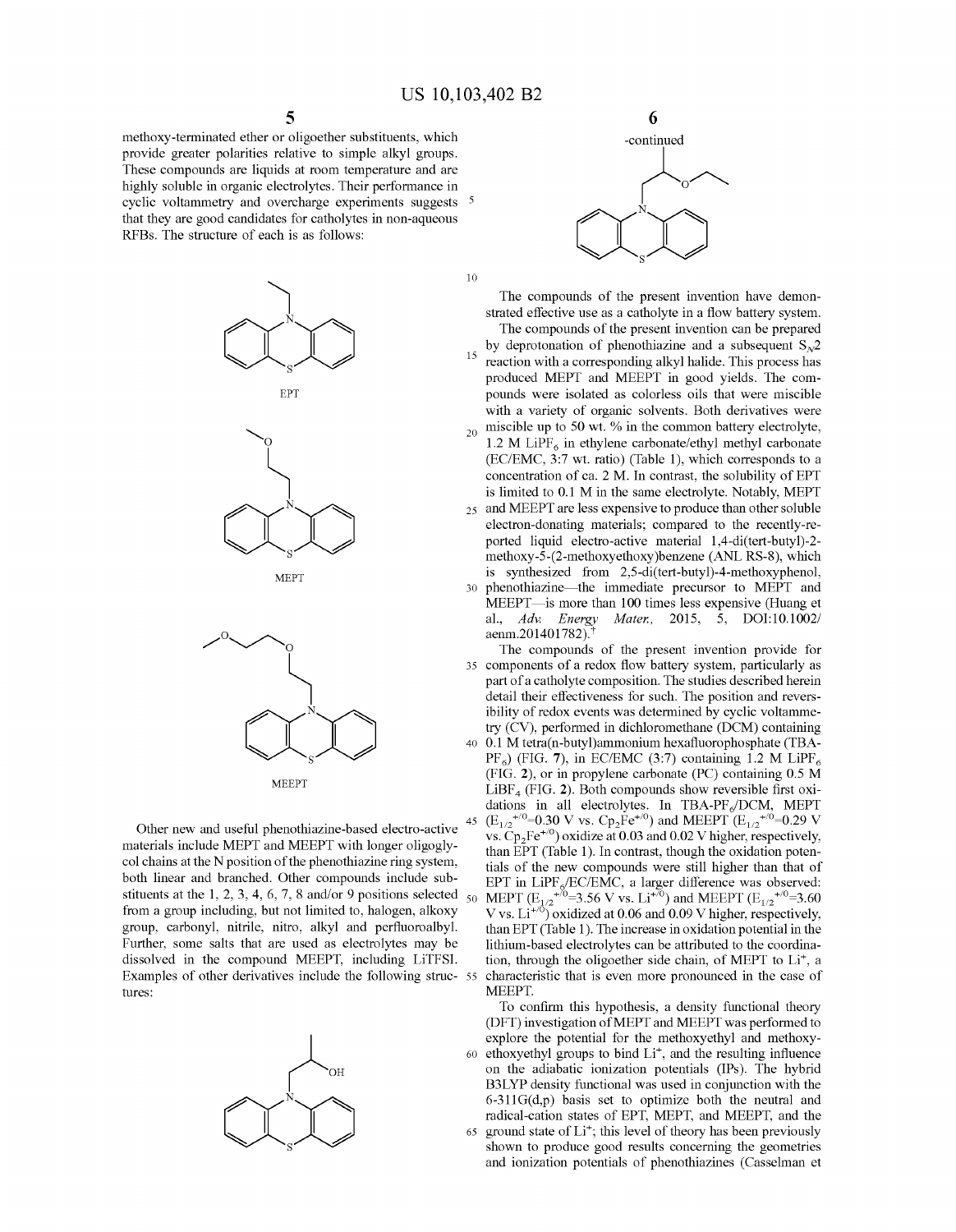al., *Phys. Chem. Chem. Phys.,* 2015, 17, 6905-6912). An implicit solvent dielectric was employed through the use of the default self-consistent reaction field (SCRF) polarizable continuum method in Gaussian09 (revision A.02); a dielectric constant,  $\varepsilon$ , of 51.1 (formic acid) was used to represent 5 the EC/EMC electrolyte environment (Tomasi et al., *Chem. Rev.,* 2005, 105, 2999-3094; Frisch, *Gaussian* 09, *Revision*  A.02, 2009). As shown in Table 2 and FIGS. 11 and 12, inclusion of the solvent environment plays a considerable role in the minimized geometries, and resulting electronic properties, of the Li<sup>+</sup>-chelated species. All geometries were confirmed to be minima on the potential energy landscape through normal mode analysis, and all energies reported take into account the zero-point energy correction. The results are summarized in Table 1 (the AIP for EPT reported varies slightly to previous reports, see Kaur et al., J. *Mater. Chem. A,* 2014, 2, 18190-18193 and Huang et al., *Adv. Energy Mater.,* 2015, 5, DOI:10.1002/aenm.201401782, due to the current inclusion of the continuum dielectric model to account for the electrolyte environment and accounting for 20 the zero-point energy correction).

The two ether moieties in the methoxyethoxyethyl group (MEEPT) appended to phenothiazine lead to a stronger chelation of Li<sup>+</sup> when compared to the methoxyethyl group (MEPT), both in the neutral (binding energy, BE, 10.0 kcal/mo! MEEPT vs. 3 .9 kcal/mo! MEPT) and radical-cation states (7.9 kcal/mo! MEEPT vs 1.5 kcal/mo! MEPT). For the neutral species, the presence of the Li<sup>+</sup> energetically stabilizes the highest-occupied molecular orbitals (HOMOs) by 0.1 eV through polarization effects; this effect is fairly significant given that a solvent dielectric is taken into account in the DFT calculations, as the dielectric can act to shield the phenothiazine moiety from the Li<sup>+</sup>. In turn, in agreement with the CV results, the bound Li<sup>+</sup> increases the phenothiazine IP by about 0.1 eV when compared to the non-Li<sup>+</sup>-containing systems. While the 0.04 V, or less, difference in MEPT and MEEPT oxidation potential shown experimentally is not fully reproduced, the DFT calculations reveal that the Li<sup>+</sup> stabilizes the phenothiazine cation.

MEPT and MEEPT were subjected to CV experiments at variable scan rates in the carbonate-based electrolytes and DCM to determine their diffusion coefficients (FIG. 2, 8). At

TABLE 1

|              |                                  |                         |                                                            | Calculated adiabatic ionization potentials (IPs), half-wave oxidation potentials<br>$(E_{1/2}^{N})$ , diffusion coefficients, and solubilities of EPT, MEPT, and MEEPT. |                                |                                                                                             |                          |                               |                               |                                   |
|--------------|----------------------------------|-------------------------|------------------------------------------------------------|-------------------------------------------------------------------------------------------------------------------------------------------------------------------------|--------------------------------|---------------------------------------------------------------------------------------------|--------------------------|-------------------------------|-------------------------------|-----------------------------------|
|              | Calculated<br>adiabatic<br>IP of | Calculated<br>adiabatic | $E_{1/2}$ <sup>+/0</sup><br>vs. $Cp_2Fe^{+/0}$<br>$(V)$ in | $E_{1/2}$ <sup>+/0</sup> vs.<br>$Li^{+/0}$ (V)                                                                                                                          |                                | Diffusion Coefficient<br>$(x10^{-6}$ cm <sup>2</sup> s <sup>-1</sup> )<br>neutral, oxidized |                          |                               | Solubility                    |                                   |
| Compound     | molecule<br>(eV)                 | IP with<br>$Li^+(eV)$   | TBA-PF $_{6}$ in<br>$DCM^a$                                | LiPF <sub>6</sub><br>in $EC/EMC^b$                                                                                                                                      | LiBF <sub>A</sub><br>in $PC^c$ | TBA-P $F_{6}$ in<br>$DCM^d$                                                                 | $LiPF6$ in<br>$EC/EMC^e$ | LiBF <sub>A</sub><br>in $PCf$ | 1.2M LiPF $_{6}$<br>in EC/EMC | $0.5M$ LiBF <sub>A</sub><br>in PC |
| <b>EPT</b>   | 5.06                             | N/A                     | 0.27                                                       | 3.51                                                                                                                                                                    | 3.60                           | 3.9, 2.4                                                                                    | 1.0, 0.7                 | 1.5, 1.4                      | max.<br>0.1M                  | max.<br>0.1M                      |
| <b>MEPT</b>  | 5.11                             | 5.21                    | 0.30                                                       | 3.56                                                                                                                                                                    | 3.64                           | 3.7, 2.6                                                                                    | 0.4, 0.2                 | 1.1, 1.0                      | at least<br>50 wt. %          | at least<br>50 wt. %              |
| <b>MEEPT</b> | 5.12                             | 5.21                    | 0.29                                                       | 3.60                                                                                                                                                                    | 3.64                           | 2.5, 1.6                                                                                    | 0.2, 0.1                 | 0.7, 0.7                      | at least<br>50 wt. %          | at least<br>50 wt. %              |

 $a_{80}$  mM analyte in 100 mM TBA-PF $\alpha$ DCM recorded at 100 mV/s scan rate.

 $h$ 80 mM analyte in 1.2M LiPF<sub>6</sub> in EC/EMC (3:7 wt. ratio) at 100 mV/s scan rate

 $c$ <sup>10</sup> mM analyte in 0.5M LiBF<sub>4</sub>/PC recorded at 100 mV/s scan rate.

 $d_{10}$  mM analyte in 100 mM TBA-PF<sub>6</sub>/DCM recorded at scan rates from 10 to 200 mV/s.

 $e^{i}$ 80 mM analyte in 1.2M LiPF<sub>6</sub> in EC/EMC (3:7 wt. ratio) at scan rates from 5 to 500 mV/s.

 $f10$  mM analyte in 0.5M LiBF<sub>4</sub>/PC at scan rates from 5 to 500 mV/s.

#### TABLE 2

Energies of the highest-occupied molecular orbitals (HOMOs) for MEPT and MEEPT in the absence and presence of chelated Li<sup>+</sup> as determined at the B3LYP/6-311G(d, p) level of theory. The data tabulated under the 'solvent' column were computed using the SCRF polarizable continuum model with  $\epsilon = 51.1$  to account for the battery environment. All energies are reported in eV. The large deviation with regard to the HOMO 50 energies of Li•-MEPT vs Li•-MEEPT for the isolated ('gas phase') molecules, which is not seen when the solvent dielectric is taken into account, arises from a considerable geometric distortion in Li<sup>+</sup>-MEPT, FIG. 11. The lone oxygen atom in the methoxyethyl side chain is not able to bind Li<sup>+</sup> alone, and the phenothiazine moiety is required to stabilize the chelation. When the influence of the solvent is considered, the dielectric screening allows the  $Li<sup>+</sup>$  to be more readily bound to the oxygen atom in the methoxyethyl side chain, though not as strongly as with the methoxyethoxyethly group

|                                        |                    | Isolated ('gas phase')                     | Solvent            |                                            |    |
|----------------------------------------|--------------------|--------------------------------------------|--------------------|--------------------------------------------|----|
|                                        | HOMO               | $\Delta$ (Li <sup>+</sup> -bound-<br>free) | HOMO (eV)          | $\Delta$ (Li <sup>+</sup> -bound-<br>free) | 60 |
| <b>MEPT</b><br>Li <sup>+</sup> -MEPT   | $-5.35$<br>$-9.62$ | 4.27                                       | $-5.53$<br>$-5.63$ | 0.1                                        |    |
| <b>MEEPT</b><br>Li <sup>+</sup> -MEEPT | $-5.36$<br>$-7.73$ | 2.37                                       | $-5.54$<br>$-5.64$ | 0.1                                        | 65 |

80 mM, MEPT and MEEPT diffuse more slowly than EPT. This observation can be explained by the interaction of MEPT and MEEPT with a lithium ion from the electrolyte, which increases the size/molecular weight of the shuttle. Because the additional oxygen in MEEPT enhances the ability for Li<sup>+</sup> chelation, this effect is posited to be responsible for the further reduction in its diffusion rate.

Although MEPT and MEEPT reversibly oxidize in CV experiments, this experiment does not predict long-term stability, which is important for RFBs. The stability of the 55 radical cation-typically the more reactive form of the electro-active material-can be monitored using UV-vis absorption spectroscopy as these species absorb light in the visible region. This method has proven to be useful for the 65 hexachloroantimonate (TBPA-SbCl<sub>6</sub>). The absorption specevaluation of redox shuttle candidates for overcharge protection in LIBs, another application in which the radical cation is involved in electron transfer. The stability of the EPT, MEPT, and MEEPT radical cations were compared in dilute dichloromethane solutions after generation through chemical oxidation with tris(4-bromophenyl)aminium tra of the three solutions display nearly identical features and remain almost unchanged for the 5 h during which the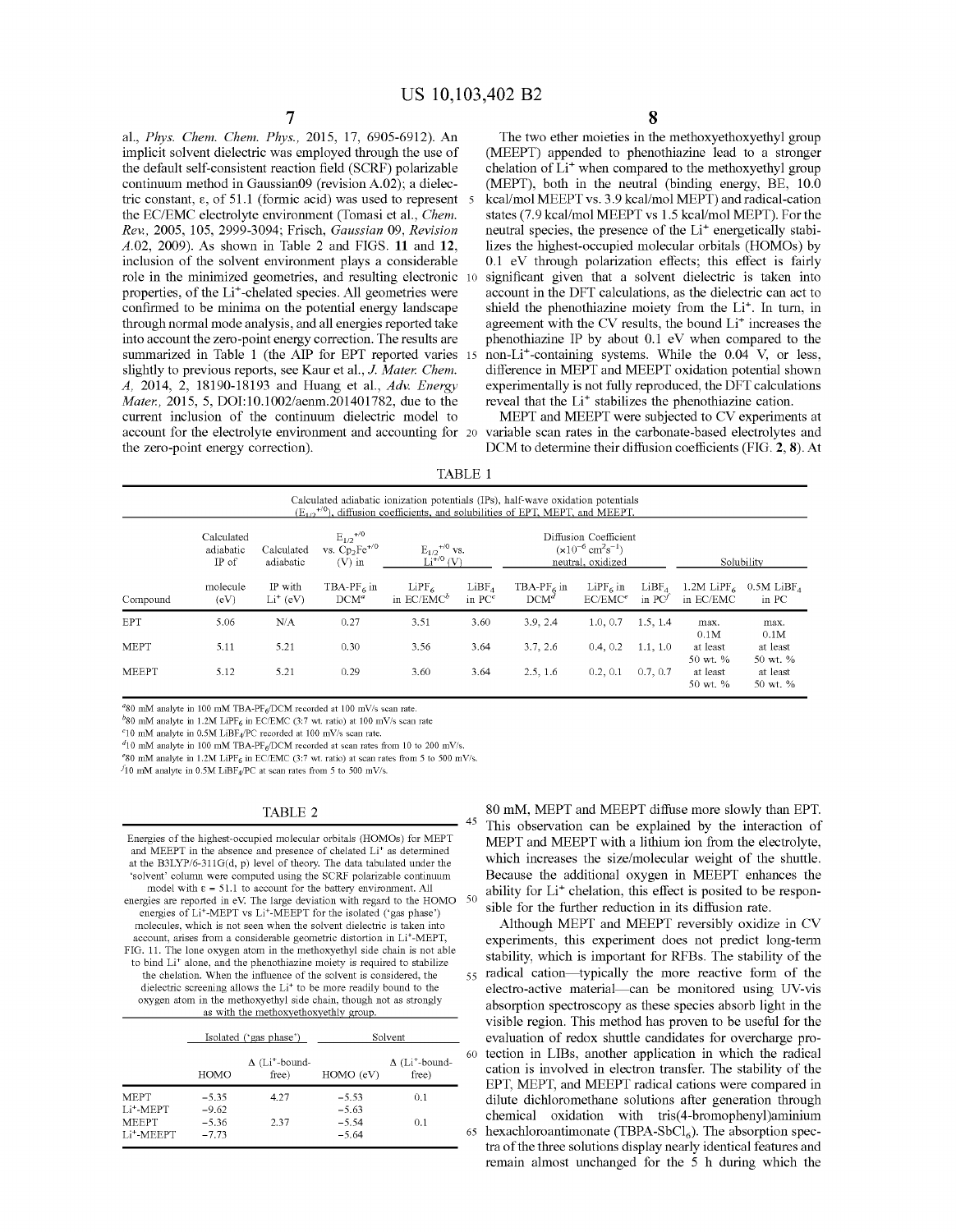solutions were monitored (FIG. 3), suggesting that the radical cations are highly stable.

To determine if the high stability of MEPT and MEEPT were compatible in high concentrations in the neutral and radical cation forms in an environment with greater simi- 5 larities to that of a non-aqueous RFB, the performance of these electro-active species in overcharging LIBs was evaluated, a method that Zhang and coworkers have also used to analyze the stability of electro-active material candidates. Overcharge experiments with MEPT and MEEPT were conducted at both low (80 mM) and high (1.0 M) concentrations in Gen 2 battery electrolyte in coin cells containing  $LiFePO<sub>4</sub> (LFP)$  cathodes and graphitic anodes. At 80 mM, EPT, MEPT, and MEEPT were cycled at a rate of  $C/10$ where the charge passed was double that needed to reach 100% state of charge (SOC), and then discharged at the same rate. As expected from the CV characterization, MEPT and MEEPT show higher shuttling potentials (3.50 and 3.55 V, respectively) than EPT (3.40 V) (FIG. **4).** This difference is 20 non-aqueous RFBs. likely due to coordination of  $Li<sup>+</sup>$  to the redox shuttle, increasing the oxidation potentials. MEPT and MEEPT show comparable ability to shuttle charge at this concentration and rate to EPT; experiments reached over 700 h of 100% overcharge cycling are still in progress at the time of 25 manuscript submission (FIG. **4).** 

MEPT and MEEPT can be formulated with battery electrolyte at much higher concentrations than those needed for overcharge protection at the C/10 charging rate. To test performance at higher concentrations, LFP/MAG10 coin cells were prepared with 1.0 M redox shuttle in battery electrolyte and cycled using a no-discharge protocol at a charging rate of C/2. As shown in FIG. **5,** at concentrations of 1.0 M, both shuttles prevent overcharge at C/2 for  $_{35}$ extended periods of time (over 700 h at time of manuscript submission).

Next, to evaluate MEPT and MEEPT as cathode candidates for RFBs, the performance of the redox-active species over multiple charge and discharge cycles was analyzed, 40 albeit in a static environment, using galvanostatic cycling in MEPT/Li and MEEPT/Li coin cells. Here we employed the electrolyte 0.5 M  $L$ iBF<sub>4</sub> in PC in which both MEPT and MEEPT are miscible at as high as 50 wt.% (Table 1). The positive electrode was composed of graphite felt soaked in 45 catholyte consisting of 10 mM active species in 0.5 M LiBF<sub>4</sub> in PC, and Li metal was employed as the negative electrode. The electrodes were separated by a lithiated Nafion membrane. The coin cells were cycled between 3.2 and 3.8 V at a rate of C/5 up to 100% SOC so that the first oxidation 50 would be accessed. The theoretical capacities of EPT, MEPT, and MEEPT are 118 mAh/g, 104 mAh/g, and 89 mAh/g, respectively. The charge-discharge profiles for all three catholytes for 120 h are shown in FIG. **6.** The charge and discharge plateaus occur in accordance with the poten- 55 tials determined by CV; they represent the formation and reversible reduction of the respective radical cations. The capacity profiles (FIG. **10)** indicate that each compound is able to reach the approximate theoretical capacity in the first cycle, following which the capacity slowly decreases with 60 each cycle, suggesting a slow but continuous consumption of redox species by a side reaction. The gap between the charge and discharge capacities may result from crossover of the charged species. This is supported by the marginally smaller gap exhibited by cells containing MEEPT, which is 65 slower to diffuse than EPT or MEPT (Table 1). EPT, MEPT, and MEEPT retained ca. 76%, 68% and 67%, respectively,

of the original charge capacity after 30 cycles, over which time the coulombic efficiencies for all three catholytes stabilized at ca. 90%.

The two phenothiazine derivatives featuring oligoether substituents at the N position have been successfully synthesized and assessed within a battery system. These derivatives were found to be liquids at room temperature and fully miscible with battery electrolytes at high concentrations. Electrochemical measurements and DFT calculations suggest that these derivatives have oxidation potentials slightly higher than N-alkyl phenothiazine derivatives, posited to be due to lithium-complexation by the oligoether side-chain. At low concentration (80 mM), these derivatives show extended overcharge protection at C/10 charging rates. At high concentration (1 M), both compounds exhibit overcharge protection for extended overcharge protection at rates as high as C/2 for over 1000 h (in progress). These highly soluble compounds function as electron donors in static half-cells with Li metal, showing great promise for use in

#### EXAMPLES

General.

Anhydrous dichloromethane (DCM, 99.9% purity), phenothiazine (99%), sodium hydride (60% dispersion in mineral oil) and lithium tetrafluoroborate (98%, anhydrous) were purchased fromAcros Organics. 2-Chloroethyl methyl ether (98%) and l-bromo-2-(2-methoxyetoxy)ethane (90%) were purchased from Alfa Aesar. Nation 117 membrane and Li metal ribbon were purchased from Sigma Aldrich. Other reagents and chromatography solvents were purchased from VWR. TBPA-Sb $Cl_6$  (technical grade) was purchased from Sigma-Aldrich. Silica gel (65x250 mesh) was purchased from Sorbent Technologies. For electrochemical measurements, electrolyte salts and solvents (EC, EMC, PC, LiPF $_6$ ,  $LiBF<sub>4</sub>$ ) were battery grade, purchased from BASF Corporation (Florham Park, N.J.).  ${}^{1}H$  and  ${}^{13}C$  NMR spectra were obtained on Varian spectrometers in CDCl<sub>3</sub> from Cambridge Isotope Laboratories.

Synthesis.

Redox shuttles were synthesized by alkylation of phenothiazine with the corresponding alkyl halide. EPT was synthesized as previously described (Ergun et al., *Chem. Commun.,* 2014, 50, 5339-5341). Phenothiazine (1.99 g, 10.0 mmol) was dissolved in DMF (20 mL). For new compounds MEPT and MEEPT dispersion of NaH in mineral oil (0.48 g, 12 mmol) was added and the reaction mixture was heated to 60° C. for 30 min. Then, 2-chloroethyl methyl ether (1.10 mL, 12 mmol, for MEPT) or l-bromo-2-(2-methoxyetoxy)ethane (1.62 mL, 12 mmol, for MEEPT) was added, and the reaction was stirred at 60° C. for 12 h. The reaction was quenched by pouring it onto ice water, after which the organic components were extracted with ethyl acetate three times, and the combined extracts were washed with brine. The organic extracts were dried over  $MgSO<sub>4</sub>$ , filtered to remove solids, and concentrated by rotary evaporation. The crude product was purified by colurmi chromatography using a gradient of O to 10% ethyl acetate in hexanes to afford the desired products as colorless oils.

N-(2-methoxyethyl)phenothiazine (MEPT). Yield: 2.16 g  $(84\%)$ . <sup>1</sup>H NMR (400 MHz, CDCl<sub>3</sub>):  $\delta$  3.38 (s, 3H), 3.74 (t, 2H, 1=6.4 Hz), 4.07 (t, 2H, 1=6.4 Hz), 6.87-6.92 (m, 4H), 7.10-7.24 (m, 4H). <sup>13</sup>C NMR (100 MHz, CDCl<sub>3</sub>):  $\delta$  47.37, 59.09, 69.74, 115.17, 122.62, 124.67, 127.33, 127.45, 144.96. EI-MS: m/z 257 (54%), 212 (100%), 198 (20%),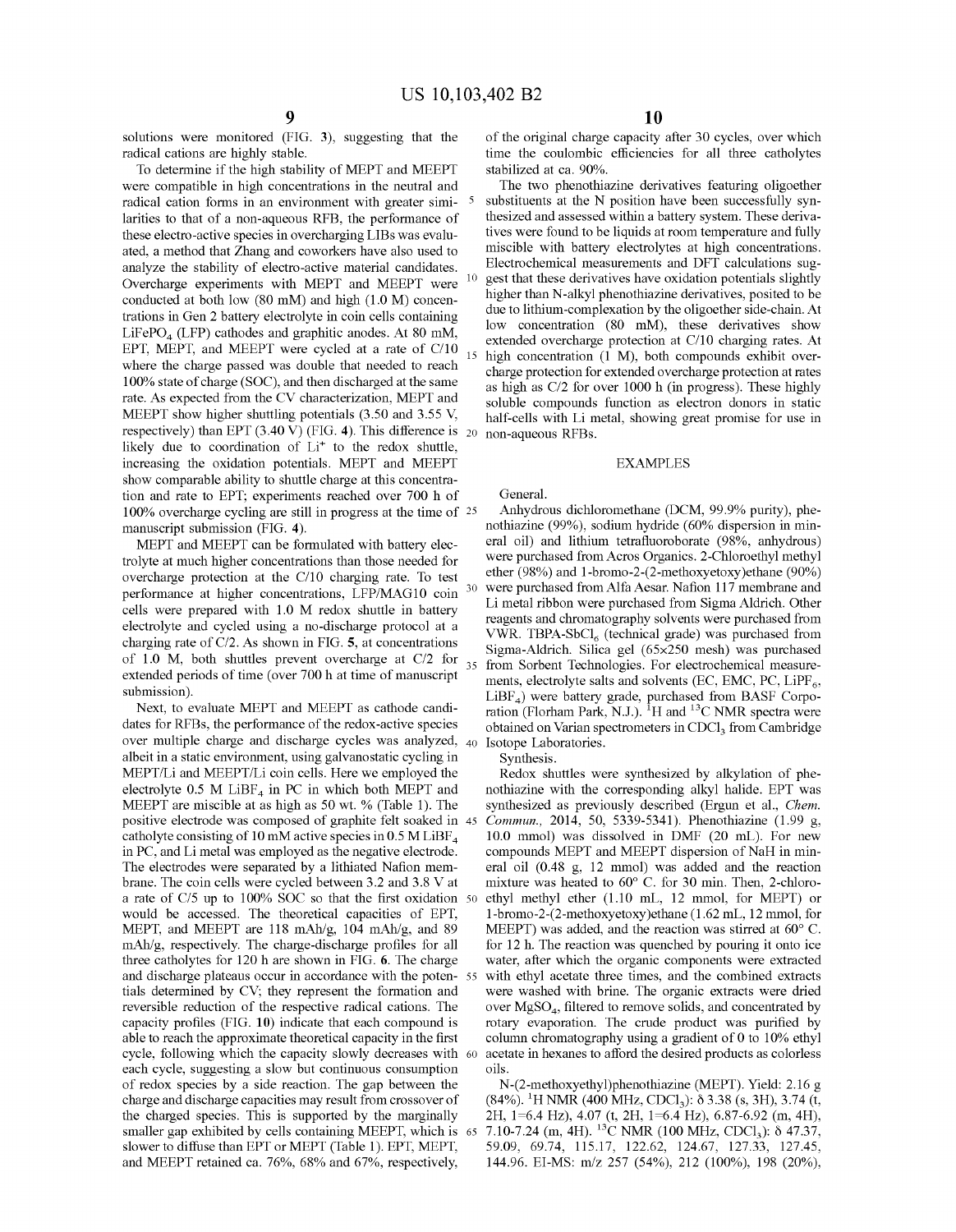180 (61%). Anal. calcd. for C<sub>15</sub>H<sub>15</sub>NOS C, 70.01; H, 5.88; N, 5.44. Found C, 69.99; H, 5.91; N, 5.39.

N-[2-(2-methoxyethoxy)ethyl]phenothiazine (MEEPT). Yield: 2.22 g (74%). <sup>1</sup>H NMR (400 MHz, CDCl<sub>3</sub>):  $\delta$  3.34 (s, 3H), 3.51-3.54 (m, 2H), 3.61-3.64 (m, 2H), 3.83 (t, 2H, 1=6.4 Hz), 4.10 (t, 2H, 1=6.4 Hz), 6.87-6.92 (m, 4H), 7.10-7.24 (m, 4H). <sup>13</sup>C NMR (100 MHz, CDCl<sub>3</sub>):  $\delta$  47.37, 59.09, 69.74, 115.17, 122.63, 124.67, 127.33, 127.45, 144.96. EI-MS: m/z 301 (48%), 212 (100%), 198 (22%), 10 180 (46%). Anal. calcd. for C<sub>17</sub>H<sub>19</sub>NO<sub>2</sub>S C, 67.75; H, 6.35; N, 4.65. Found C, 67.48; H, 6.41; N, 4.88.

Another identified branched phenothiazine (Branch PT) was: produced from a first step:



isolated by <sup>1</sup>HNMR (400 MHz, CDCl3):  $\delta$ =1.29 (d, J=6.4 Hz, 3H), 2.40 (br.s, lH), 3.79 (dd, J=13.6, 9.2 Hz, lH), 3.99 (dd, J=13.2, 3.2 Hz, lH), 4.18-4.21 (m, lH), 6.92-6.99 (m, 4H), 7.16-7.26 (m, 4H). GCMS: m/z 285 ( ), 212 ( ), 198 ( ), 180 ( ). This was followed by a second step to produce



isolated by <sup>1</sup>HNMR (400 MHz, DMSO):  $\delta$ =1.00 (t, J=7.2 Hz, 3H), 1.13 (d, J=6 Hz, 3H), 3.45 (q, 6.8 Hz, 2H), 3.71-3.80 (m, 2H), 3.98-4.03 (m, lH), 6.95 (dt, J=8 Hz, 2H), 7.08 (d, 8 Hz, 2H), 7.15-7.22 (m, 4H). GCMS: m/z 257 ( ), 212 ( ), 198 ( ), 180 ( )

Electrochemical Analysis.

Cyclic voltammetry (CV) experiments were performed 50 using a CH Instruments 600D potentiostat using a threeelectrode system in either 100 mM TBAPF<sub>6</sub> in anhydrous DCM or in 1.2 M LiPF<sub>6</sub> in ethylene carbonate (EC)/ethyl methyl carbonate (EMC) (3:7 wt. ratio) containing 0.8 mM redox shuttle. Cyclic voltammograms were also recorded in 55  $0.5$  M LiBF<sub>4</sub> in propylene carbonate (PC) containing 10 mM analyte. Glassy carbon was used as the working electrode, platinum wire as the counter electrode and either freshly anodized Ag/AgCl (in DCM) or lithium metal (in battery electrolyte) as reference electrodes. Oxidation potentials are 60 reported relative to ferrocenium/ferrocene) ( $Cp_2Fe^{+/0}$ ) in DCM or to  $Li^{+/0}$  in battery electrolyte. Voltammograms were recorded at a scan rate of  $100 \text{ mV/s}$ . To determine diffusion coefficients, voltammograms were recorded at variable rates between 5 and 500 mV/s at analyte concentration of 80 mM 65 in 1.2 M LiPF<sub>6</sub> in EC/EMC and 10 mM in 0.5 M LiBF<sub>4</sub> in PC.

Radical Cation Stability.

UV-vis spectra were collected using optical glass cuvettes (Starna) with 1 cm path length with an Agilent 8453 diode array spectrometer. Radical cations were generated in anhydrous DCM by the addition of a 1 mL DCM solution of 0.50 mM TBPA-SbCl<sub>6</sub> to a 2 mL DCM solution containing 2.5 mM analyte to produce a final solution containing 0.17 mM radical cation with 1.7 mM analyte, which generates 0.17 mM analyte radical cation with a 9-fold excess of neutral analyte. The cuvettes were capped, and spectra were collected for 5 h.

Battery Cycling.

Overcharge tests were conducted with stainless steel 2032 coin cells using  $LiFePO<sub>4</sub>$  (MTI, Richmond, Calif.) as the cathode and MAG-10 (APHEVB, Argonne National Laboratory) as the anode. The anode was composed of 95 wt. % MAG-10 graphite (Hitachi) as the active material and 5 wt. % SBR/C $\overline{MC}$  (50/50) as the binder. The electrolyte used in coin cell testing was 1.2 M LiPF<sub>6</sub> in EC/EMC (3:7 wt. %). Microporous PP/PE/PP trilayer separators from Celgard 20 were used to prevent contact between the anode and cathode. Coin cells were prepared in an argon-filled glovebox with <0.1 ppm oxygen or water present. A Landt CT2001A battery cycler was used for coin cell cycling. Overcharge cycling was conducted by charging with constant current at 25 rate of  $C/10$  for 20 h, followed by discharge at a rate of  $C/10$ for 10 h. This process was repeated until cell potential reached 5 V. Constant current experiments were conducted by programming to constantly charge a coin cell by applying charging currents corresponding to rates of C/10 for 60 h,  $C/5$  for 25 h and  $C/2$  until the cell potential reaches 5 V.

Static Coin Cell Cycling.

The charge/discharge experiments were performed using a coin cell cycled by a Landt CT2001A battery cycler. All solutions were prepared in the argon-filled glovebox at room 35 temperature. The catholyte used contained 10 mM EPT, MEPT, or MEEPT in 0.5 M  $L$ iBF<sub>4</sub> in PC. Nation 117 was used as the separator membrane between a graphite felt electrode (Sigracell® GFD3) and Li metal electrode. The graphite felt was vacuum dried at 80° C. overnight prior to 40 use. The positive graphite electrodes were soaked in solutions of respective catholytes, for 3-4 h prior to use. When soaked, the foam electrodes absorb approximately 0.43 g of solution (active material:  $0.7-1.0$  mg). The Nation membrane was pretreated and soaked in a solution of 0.5 M 45 LiBF<sub>4</sub> in PC for 3-4 h prior to use. Each coin cell was assembled in the glovebox and was removed for cycling. The cells were cycled between 3.2 and 3.8 V at a constant current of ca. 0.02 mA, corresponding to C/5 current rate. The charge process continued until the cell reach 100% theoretical capacity or 3.8 V voltage limit, whichever occurred first. Similarly, the discharge process was controlled by reaching 100% theoretical capacity or voltage limit of 3.2 V.

In summary, phenothiazine derivatives featuring oligoether substituents at the N position were synthesized. These derivatives were found to be liquids at room temperature and fully miscible with battery electrolytes at high concentrations. Electrochemical measurements and DFT calculations suggest that these derivatives have oxidation potentials slightly higher than N-alkyl phenothiazine derivatives, posited to be due to lithium-complexation by the oligoether side-chain. At low concentration (80 mM), these derivatives show extended overcharge protection at C/10 charging rates. At high concentration (1 M), both compounds exhibit overcharge protection for extended overcharge protection at rates as high as C/2 for over 1000 h (in progress). These highly soluble compounds function as